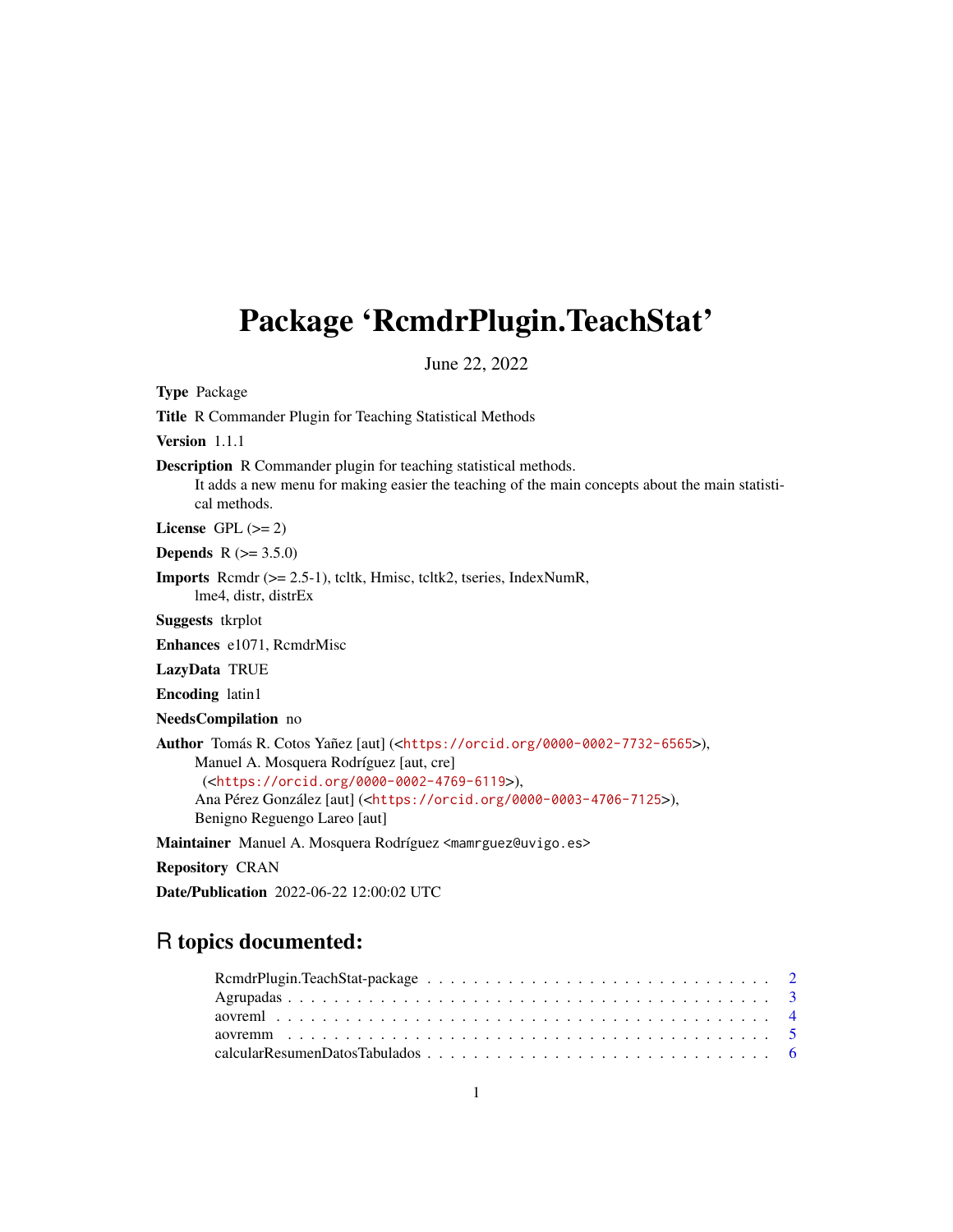<span id="page-1-0"></span>

|       | $\overline{\phantom{0}}8$ |
|-------|---------------------------|
|       |                           |
|       |                           |
|       | $-13$                     |
|       | $\overline{14}$           |
|       |                           |
|       | $-17$                     |
|       | 17                        |
|       |                           |
|       | -20                       |
|       | 21                        |
|       | 2.1                       |
|       | 22                        |
|       | 23                        |
|       | 23                        |
|       | 23                        |
|       |                           |
|       |                           |
|       |                           |
|       | 29                        |
|       |                           |
|       |                           |
|       |                           |
|       | 32                        |
|       | 33                        |
|       | 34                        |
|       |                           |
|       |                           |
| Index | 38                        |

RcmdrPlugin.TeachStat-package

*R Commander plugin for teaching statistical methods.*

### Description

It adds a new menu for making easier the teaching of the main concepts about the main statistical methods.

### Details

Package: RcmdrPlugin.TeachStat<br>Type: Package Package<br>1.1.0 Version: Date: 2020-01-15 License: GPL version 2 or newer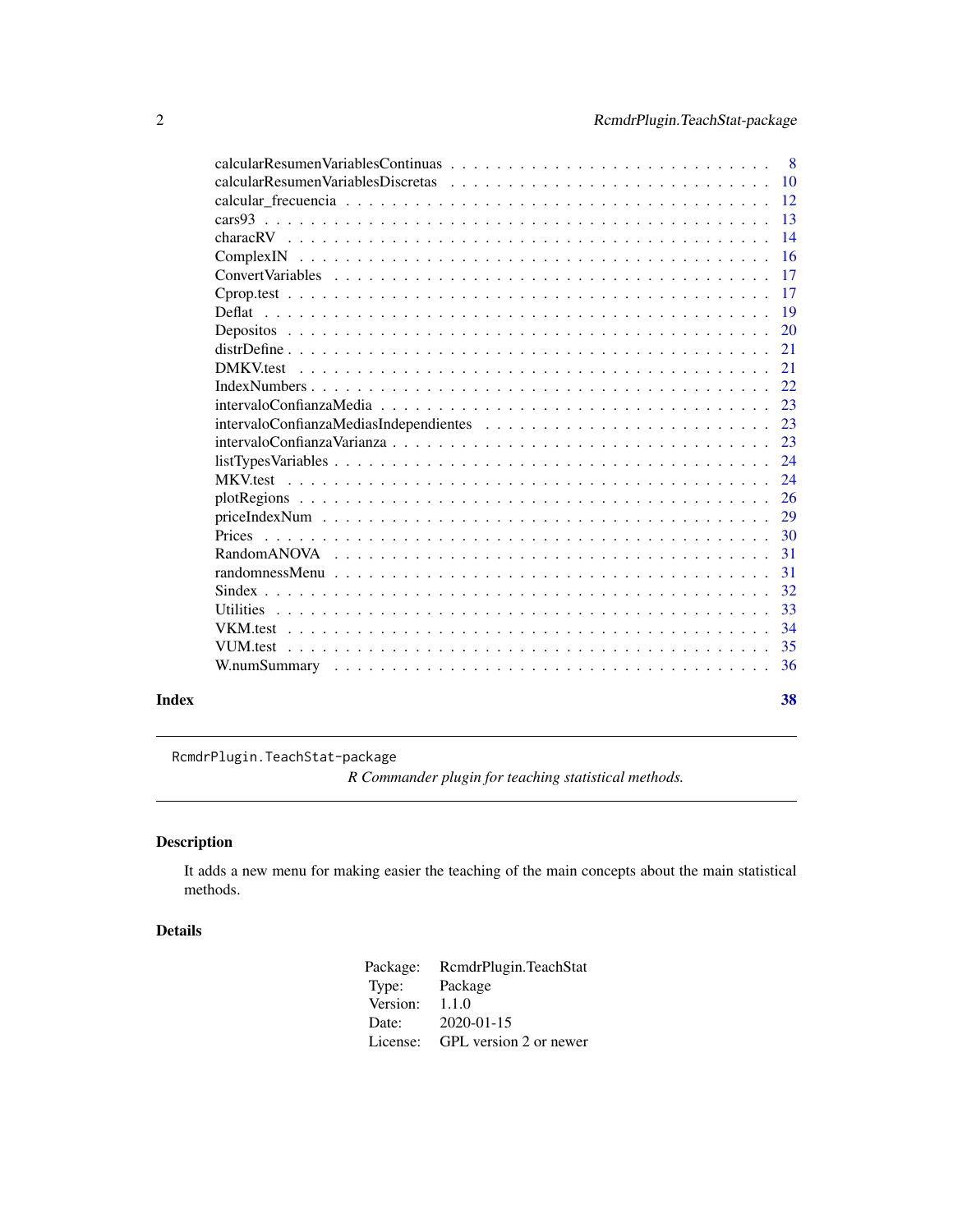### <span id="page-2-0"></span>Agrupadas 3

### Author(s)

Tomás R. Cotos Yañez <cotos@uvigo.es> Manuel A. Mosquera Rodríguez <mamrguez@uvigo.es> Ana Pérez González <anapg@uvigo.es> Benigno Reguengo Lareo <benireguengo@gmail.com>

### See Also

[Rcmdr](#page-0-0).

Agrupadas *Grouped or tabulated data set*

### Description

Grouped or tabulated data set, given by lower and upper limits and frequency. It is used as an example for the use of the *Numerical Summaries - Tabulated data* window of the RcmdrPlugin.TeachStat package

### Usage

data("Agrupadas")

#### Format

Data frame with 4 cases (rows) and 3 variables (columns).

Linf Numeric value, the lower limit of the tabulated data.

Lsup Numeric value, the upper limit of the tabulated data.

ni Numeric value, the frecuency of the tabulated data.

### Examples

```
data(Agrupadas)
calcularResumenDatosTabulados(l_inf=Agrupadas$Linf, l_sup=Agrupadas$Lsup,
 ni=Agrupadas$ni, statistics =c("mean", "sd", "IQR", "quantiles"), quantiles
 = c(0, 0.25, 0.5, 0.75, 1), tablaFrecuencia = FALSE)
```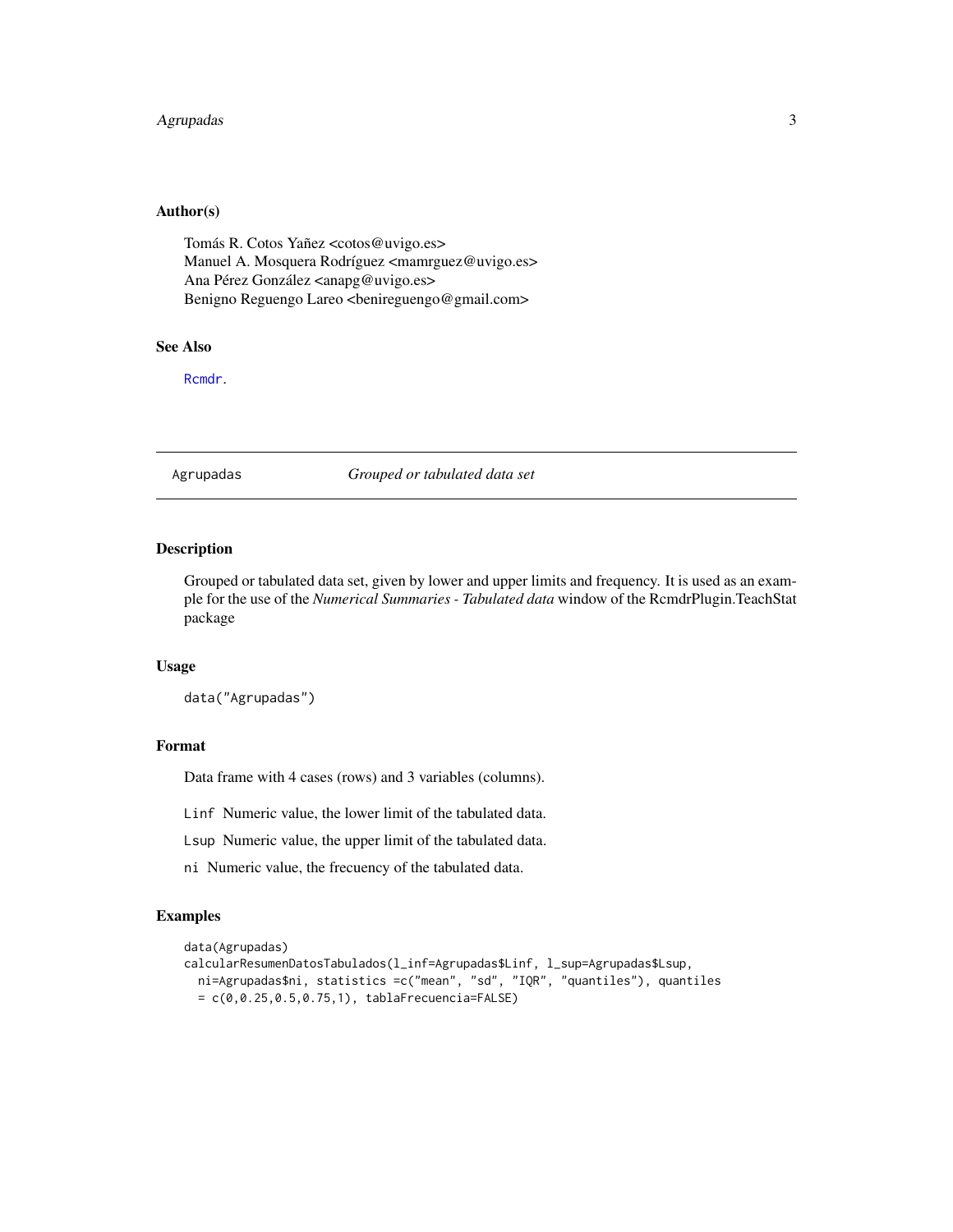<span id="page-3-1"></span><span id="page-3-0"></span>aovreml *ANOVA with random effects using the (REstricted) Maximum Likelihood method.*

### Description

Print the ANOVA table with random effects and compute the point estimations of the variance components using the maximum likelihood method or the REstricted Maximum Likelihood (REML) method. It also provides some confidence intervals.

#### Usage

```
aovreml(formula, data = NULL, Lconfint = FALSE, REML = TRUE, ...)
```
### Arguments

formula data Lconfint REML ...

#### Value

A list

#### See Also

[aov](#page-0-0), [lmer](#page-0-0), [aovremm](#page-4-1).

### Examples

```
##---- Should be DIRECTLY executable !! ----
##-- ==> Define data, use random,
##--or do help(data=index) for the standard data sets.
## The function is currently defined as
function (formula, data = NULL, Lconfint = FALSE, REML = TRUE,
    ...)
{
   vars <- all.vars(formula)
   formulaaov <- as.formula(paste(vars[1], "~", vars[2]))
   ANOV <- aov(formulaaov, data, ...)
    .ANOV <- summary(ANOV)
   cat("-------------------------------")
    cat("\n", gettext("ANOVA table", domain = "R-RcmdrPlugin.TeachStat"),
        ":\ln", sep = "")
   print(.ANOV)
```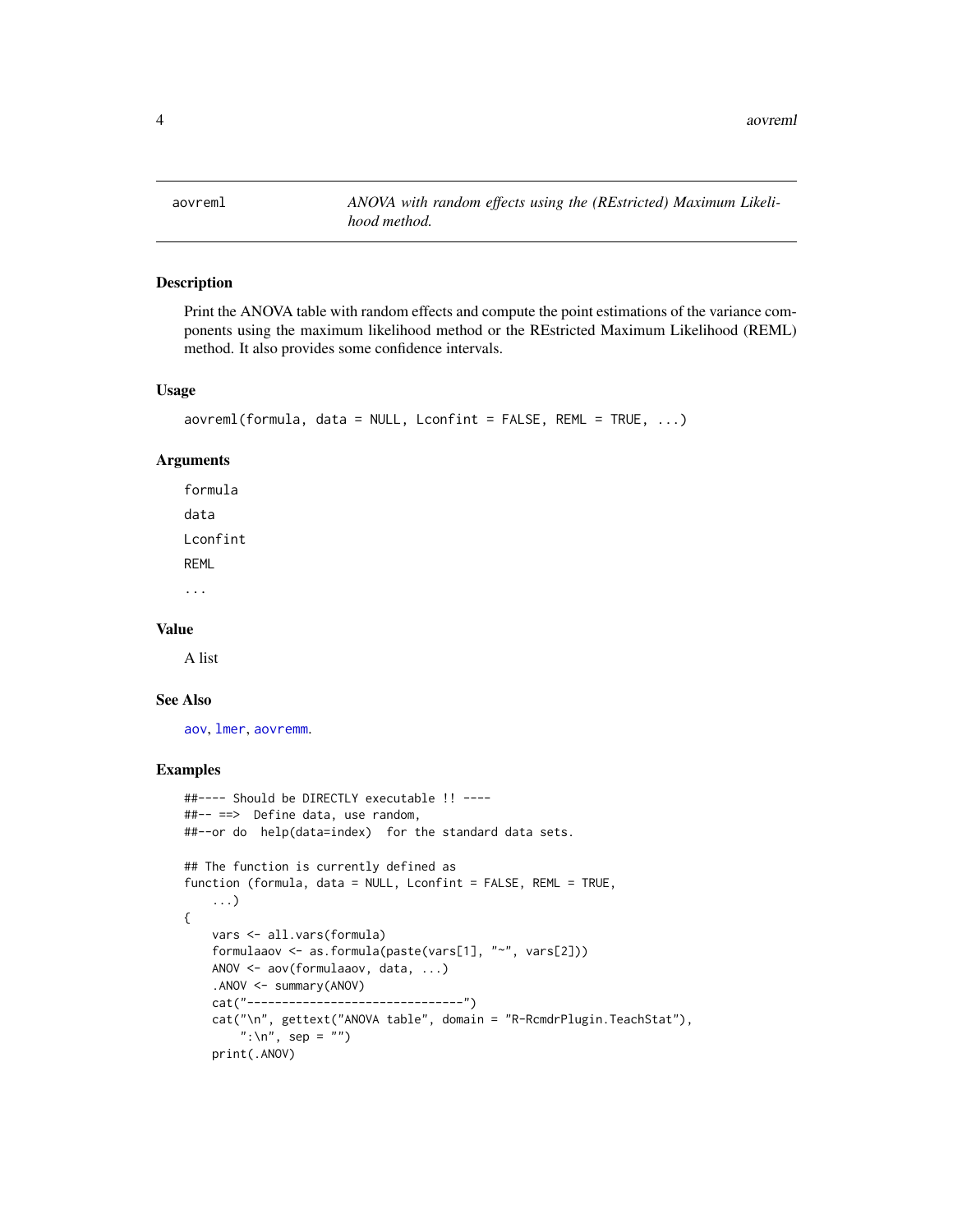```
cat("\n---------------------------------\n")
.sol <- lme4::lmer(formula, data = data, REML = REML, ...)
.varcor <- lme4::VarCorr(.sol)
.sighat2 <- unname(attr(.varcor, "sc"))^2
.sighatalph2 <- unname(attr(.varcor[[vars[2]]], "stddev"))^2
.prop <- .sighatalph2/(.sighatalph2 + .sighat2)
estim <- c(.sighat2, .sighatalph2, .prop)
names(estim) <- c("var (Error)", "var (Effect)", "% var (Effect)")
cat("\n", gettext("Components of Variance", domain = "R-RcmdrPlugin.TeachStat"),
    " (", lme4::methTitle(.sol@devcomp$dims), "):\n", sep = "")
print(estim)
if (Lconfint) {
    cat("\n", gettext("Confidence intervals", domain = "R-RcmdrPlugin.TeachStat"),
        ":\ln", sep = "")
    print(confint(.sol, oldNames = FALSE))
}
return(invisible(list(model = .sol, estimation = estim)))
```
}

<span id="page-4-1"></span>aovremm *ANOVA with random effects using the Moments method.*

### Description

Print the ANOVA table with random effects and compute the classical point estimations of the variance components using the Moments method.

### Usage

```
aovremm(fromula, data = NULL, ...)
```
### **Arguments**

formula

data

...

### Value

A list

#### See Also

[aov](#page-0-0), [lmer](#page-0-0), [aovreml](#page-3-1).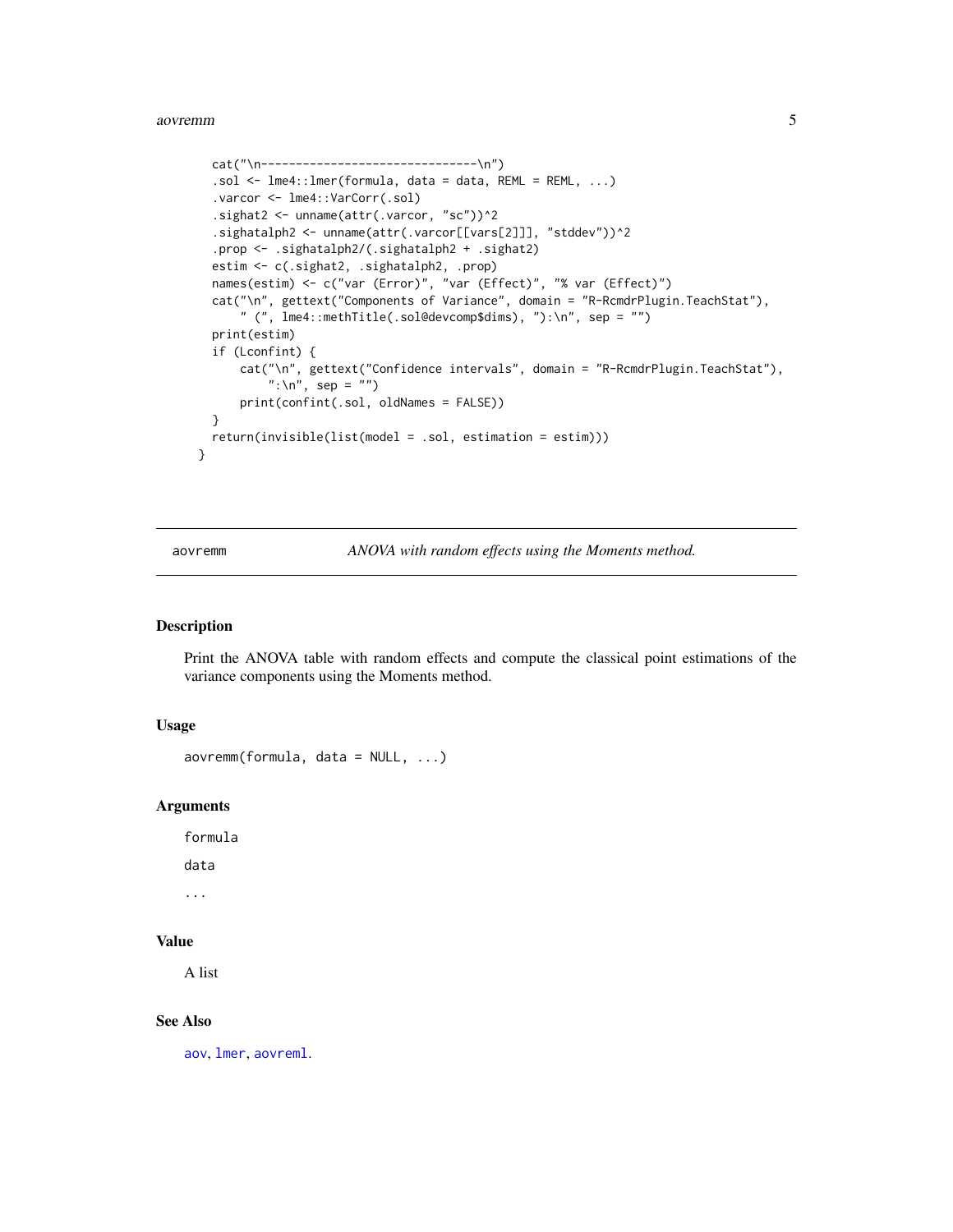### Examples

```
##---- Should be DIRECTLY executable !! ----
##-- ==> Define data, use random,
##--or do help(data=index) for the standard data sets.
## The function is currently defined as
function (formula, data = NULL, ...)
{
    ANOV <- aov(formula, data, ...)
    .ANOV <- summary(ANOV)
    cat("-------------------------------")
    cat("\n", gettext("ANOVA table", domain = "R-RcmdrPlugin.TeachStat"),
        ":\ln", sep = "")
    print(.ANOV)
    cat("\n--------------------------------\n\n")
    .sighat2 \leftarrow .ANOV[[1]]$`Mean Sq`[2]
    .vars <- all.vars(formula)
    .groups <- data[[.vars[2]]][!is.na(data[[.vars[1]]])]
    .n <- length(.groups)
    .ni <- table(.groups)
    .c <- (n^2 - sum(n^2)) / (n * (length(ni) - 1)).sighatalph2 <- (.ANOV[[1]]$`Mean Sq`[1] - .sighat2)/.c
    if (.sighatalph2 < 0)
        warning("Estimation of any variance component is not positive. The variance
                 component model is inadequate.")
    .prop <- .sighatalph2/(.sighatalph2 + .sighat2)
    estim <- c(.sighat2, .sighatalph2, .prop)
    names(estim) <- c("var (Error)", "var (Effect)", "% var (Effect)")
    cat("\n", gettext("Components of Variance", domain = "R-RcmdrPlugin.TeachStat"),
        ":\ln", sep = "")
    print(estim)
   return(invisible(list(model = ANOV, estimation = estim)))
  }
```
calcularResumenDatosTabulados

*Summary statistics for tabulated data*

#### Description

calcularResumenDatosTabulados performs the main statistical summary for tabulated data (mean, standard deviation, coefficient of variation, skewness, kurtosis, quantile and mode) are calculated. Also it allows to obtain the frequency table (with classmark, amplitude and density).

#### Usage

```
calcularResumenDatosTabulados(l_inf, l_sup, ni,
                              statistics = c("mean", "sd", "se(mean)", "IQR",
                              "quantiles", "cv", "skewness", "kurtosis"),
```
<span id="page-5-0"></span>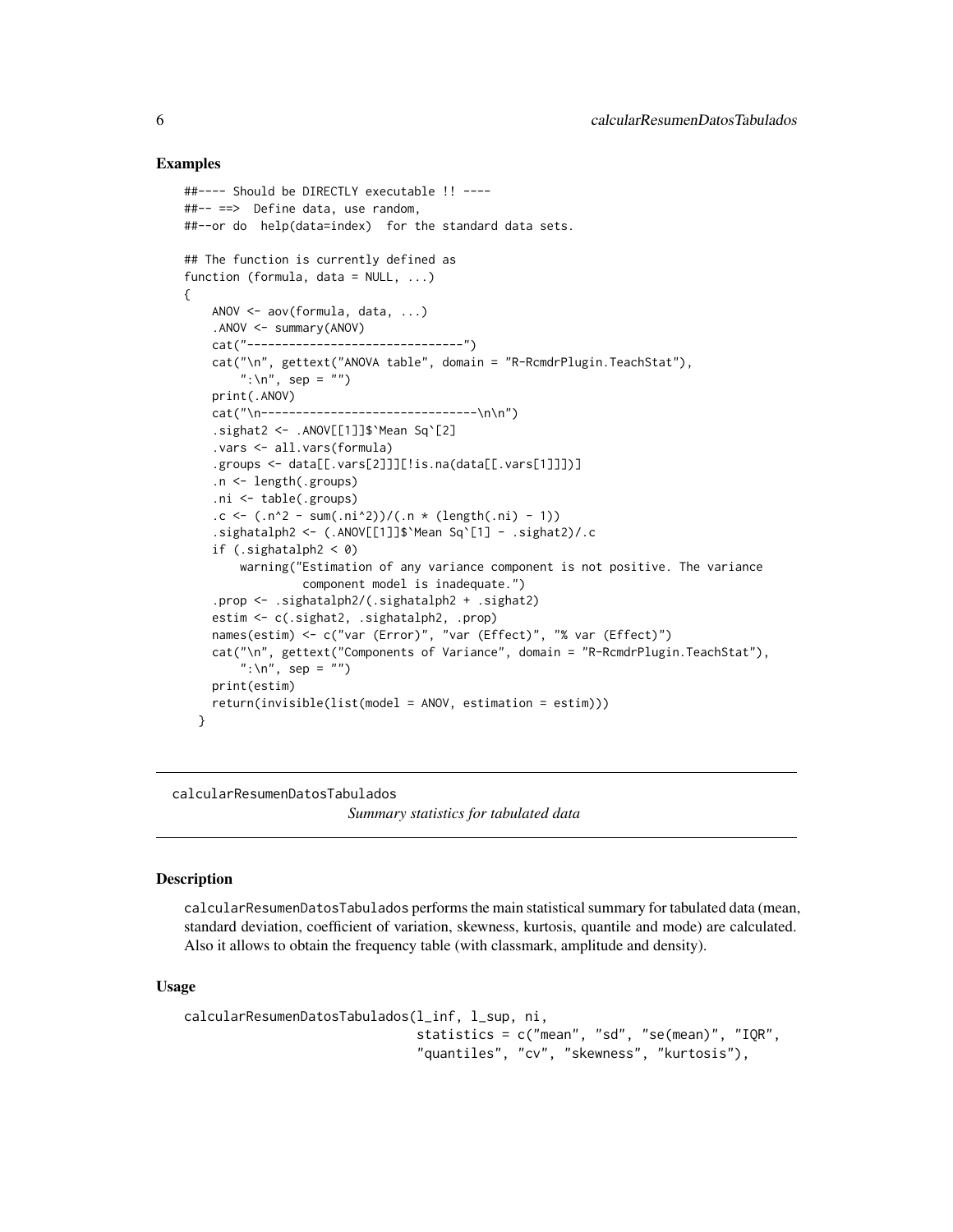quantiles =  $c(0, 0.25, 0.5, 0.75, 1)$ , tablaFrecuencia = FALSE)

#### <span id="page-6-0"></span>Arguments

| $1$ _inf        | numeric vector with the lower limit of each interval.                                                                                                                                 |
|-----------------|---------------------------------------------------------------------------------------------------------------------------------------------------------------------------------------|
| $1$ _sup        | numeric vector with the upper limit of each interval.                                                                                                                                 |
| ni              | numeric vector with the frequency of occurrence of values in the range between<br>the lower limit and upper limit $[1 \text{ inf } [i-1], 1 \text{ sup } [i])$ .                      |
| statistics      | any of "mean", "sd", "se(mean)", "quantiles", "cv" (coefficient of varia-<br>tion - sd/mean), "skewness", "kurtosis" or "mode"; defaulting to c("mean",<br>"sd", "quantiles", "IOR"). |
| quantiles       | quantiles to report; by default is $c(0, 0.25, 0.5, 0.75, 1)$ .                                                                                                                       |
| tablaFrecuencia |                                                                                                                                                                                       |
|                 | logical value indicating whether or not to display the frequency table, by default<br>is FALSE.                                                                                       |

### Details

calcularResumenDatosTabulados performs an analysis of tabulated data (frequently used in statistics when the number of distinct values is large or when dealing with continuous quantitative variables), represented by a table of statistics (arithmetic mean, standard deviation, interquartile range, coefficient of variation, asymmetry, kurtosis, and quantile).

It also allows to show the frequency table of the tabulated variable by selecting tablaFrecuencia=TRUE. The class mark, amplitude and density are added to the frequency table.

The LOWER LIMIT or L[i-1] and UPPER LIMIT or L[i] vectors, represent the data of continuous quantitative variables in class intervals of the form [L[i-1], L[i]) where  $i = 1, \ldots, k$ .

### Value

calcularResumenDatosTabulados() returns a list of two elements:

| .numsummary | an object of class "numSummary" containing the numerical summary of the tab-<br>ulated variable. |
|-------------|--------------------------------------------------------------------------------------------------|
| .table      | a matrix containing the values of the frequency table.                                           |

#### See Also

[cut](#page-0-0)

#### Examples

```
data(cars93)
cortes <- seq(from=1500, to=4250, by=250)
aa <- cut( cars93$Weight, breaks=cortes, dig.lab=4)
ni <- table(aa)
l_inf <- cortes[-length(cortes)]
```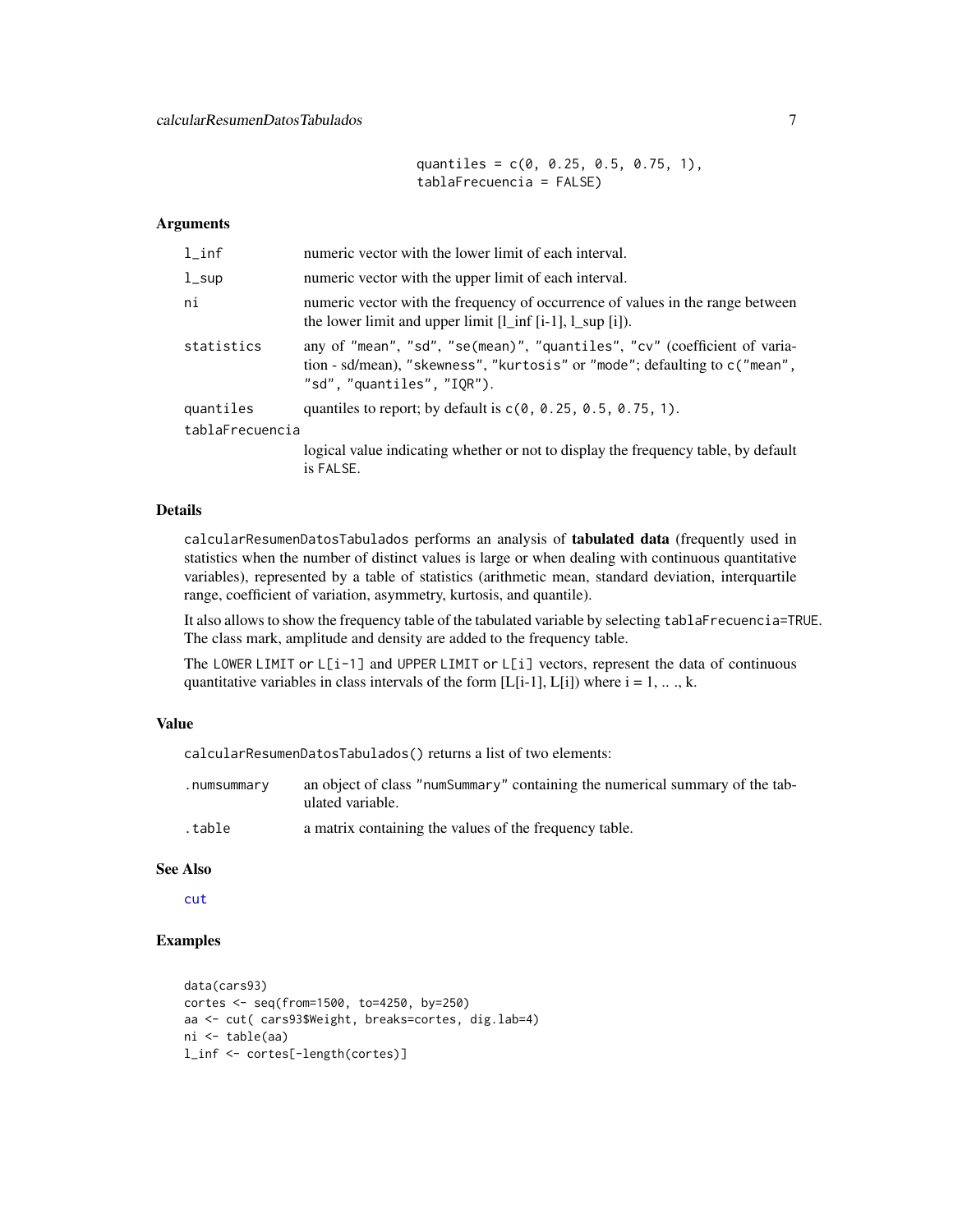```
l_sup <- cortes[-1]
agrup <- data.frame(l_inf,l_sup,ni)
head(agrup)
calcularResumenDatosTabulados(agrup$l_inf, agrup$l_sup, agrup$Freq)
calcularResumenDatosTabulados(agrup$l_inf, agrup$l_sup, agrup$Freq, tabla=TRUE)
bb <- calcularResumenDatosTabulados(agrup$l_inf, agrup$l_sup, agrup$Freq,
                                    statistics=c("mean","mode"))
bb
str(bb)
class(bb$.summary)
class(bb$.table)
```

```
calcularResumenVariablesContinuas
```
*Summary statistics for continuous variables*

### Description

calcularResumenVariablesContinuas gives the main statistical summary for continuous variables (mean, standard deviation, coefficient of variation, skewness, kurtosis and quantiles). Also builds the frequency table (with classmark, amplitude and density).

#### Usage

calcularResumenVariablesContinuas(data,

```
statistics = c("mean", "sd", "se(mean)", "IQR",
     "quantiles", "cv", "skewness", "kurtosis"),
quantiles = c(0, 0.25, 0.5, 0.75, 1), groups = NULL,
   tablaFrecuencia = FALSE, cortes="Sturges", ...)
```
#### Arguments

| data            | data. frame with the continuous variables.                                                                                                                                       |  |
|-----------------|----------------------------------------------------------------------------------------------------------------------------------------------------------------------------------|--|
| statistics      | any of "mean", "sd", "se(mean)", "quantiles", "cv" (coefficient of varia-<br>tion - sd/mean), "skewness" or "kurtosis"; defaulting to c("mean", "sd",<br>"quantiles", $"IOR"$ ). |  |
| quantiles       | quantiles to report; by default is $c(0, 0.25, 0.5, 0.75, 1)$ .                                                                                                                  |  |
| groups          | optional variable, typically a factor, to be used to partition the data. By deafault<br>is NULL.                                                                                 |  |
| tablaFrecuencia |                                                                                                                                                                                  |  |
|                 | logical value indicating whether or not to display the frequency table, by default<br>is FALSE.                                                                                  |  |
| cortes          | one of:                                                                                                                                                                          |  |
|                 | • a numeric vector of two or more unique cut points,                                                                                                                             |  |

<span id="page-7-0"></span>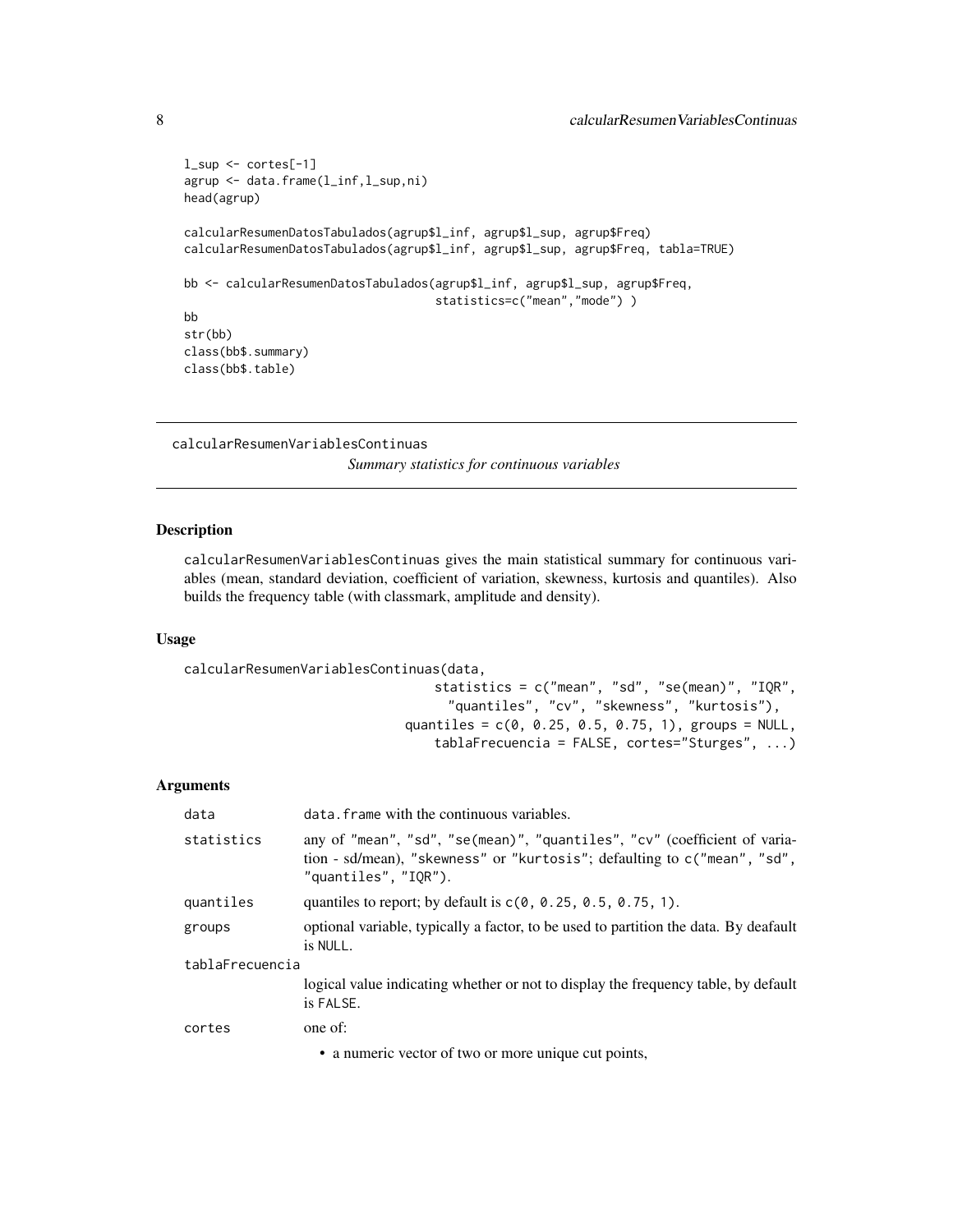- a single number (greater than or equal to 2) giving the number of intervals into which data is to be cut,
- a character string naming an algorithm to compute the number of intervals into which data is to be cut (see 'Details')

by default is Sturges.

<span id="page-8-0"></span>... **further arguments to be passed to [numSummary](#page-0-0).** 

### **Details**

calcularResumenVariablesContinuas performs a descriptive analysis of continuous variables (quantitative variables that take infinite distinct values into an interval), generating a table of statistics (arithmetic mean, standard deviation, interquartile range, coefficient of variation, skewness, kurtosis, and quantiles) optionally allowing the partition of the data by a factor variable (groups).

It also allows to show the frequency table of selected continuous variables by selecting tablaFrecuencia=TRUE. Moreover it also allows to divide the range of the variables into intervals given by the argument cortes (breaks). See more info in [cut](#page-0-0) and in [hist](#page-0-0).

#### Value

calcularResumenVariablesContinuas returns a list of two elements:

| .numsummary | an object of class "numSummary" containing the numerical summary of the con-<br>tinuous variables. |
|-------------|----------------------------------------------------------------------------------------------------|
| .table      | a matrix containing the values of the frequency table.                                             |

### See Also

[numSummary](#page-0-0), [cut](#page-0-0), [hist](#page-0-0)

#### Examples

```
## Not run:
data(cars93)
calcularResumenVariablesContinuas(data=cars93["FuelCapacity"],group=NULL)
calcularResumenVariablesContinuas(data=cars93["FuelCapacity"],group=cars93$Airbags)
bb <- calcularResumenVariablesContinuas(data=cars93["FuelCapacity"],group=cars93$Airbags,
                                        tablaFrecuencia=TRUE)
str(bb)
bb
bb$.summary
class(bb$.summary)
calcularResumenVariablesContinuas(data=cars93["MidPrice"], tablaFrecuencia=TRUE)
calcularResumenVariablesContinuas(data=cars93["MidPrice"], tablaFrecuencia=TRUE, cortes=5)
calcularResumenVariablesContinuas(data=cars93["MidPrice"], tablaFrecuencia=TRUE,
                                  cortes=c(7,14,21,28,63))
calcularResumenVariablesContinuas(data=cars93["MidPrice"], tablaFrecuencia=TRUE,
                                  cortes="Scott")
calcularResumenVariablesContinuas(data=cars93["MidPrice"], groups=cars93$Airbags,
```
tablaFrecuencia=TRUE, cortes=5)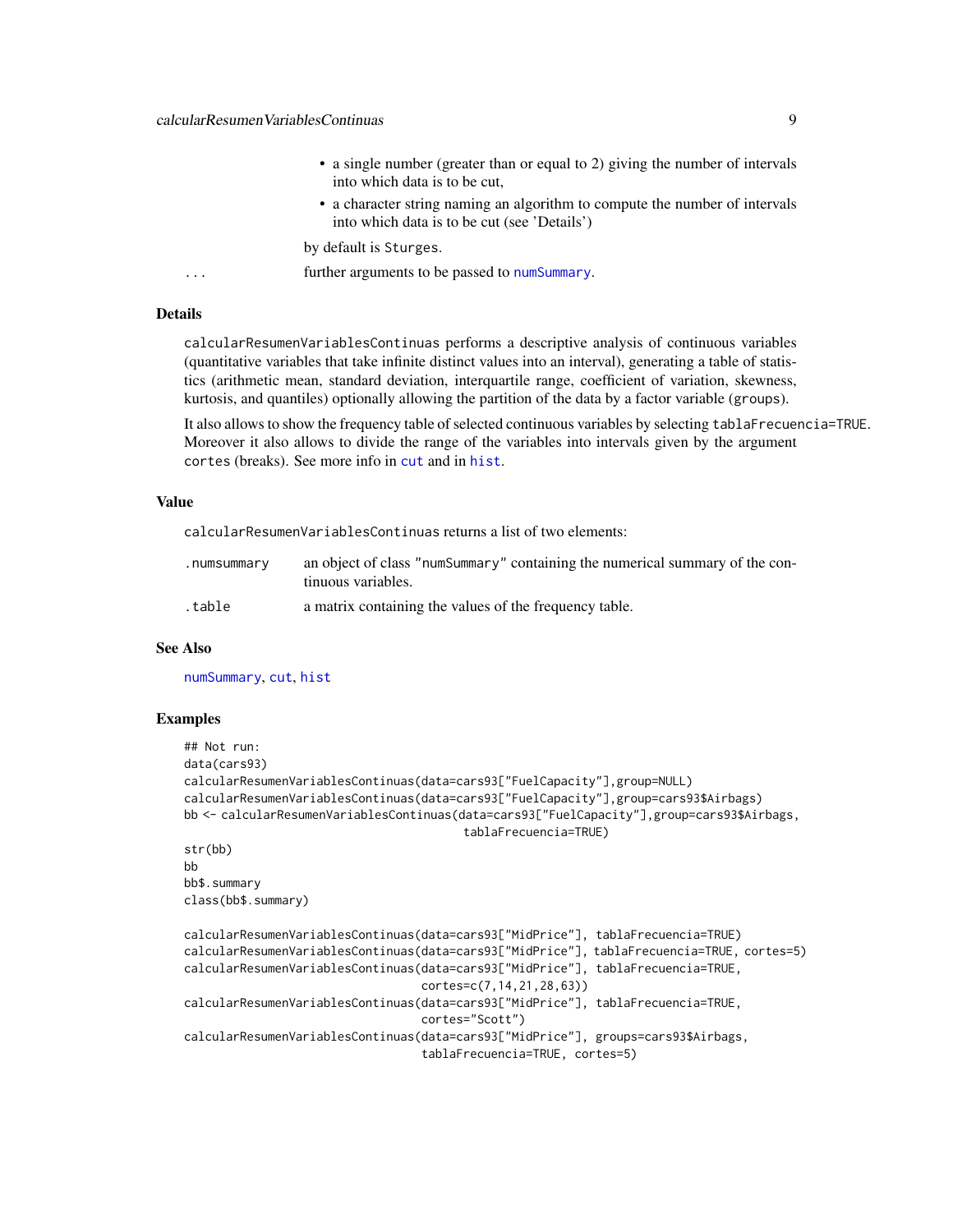<span id="page-9-0"></span>## End(Not run)

calcularResumenVariablesDiscretas *Summary statistics for discrete variables*

### Description

calcularResumenVariablesDiscretas gives the main statistical summary for discrete variables (mean, standard deviation, coefficient of variation, skewness, kurtosis and quantiles). Also builds the frequency table

### Usage

```
calcularResumenVariablesDiscretas(data,
```

```
statistics = c("mean", "sd", "se(mean)", "IQR",
     "quantiles", "cv", "skewness", "kurtosis"),
quantiles = c(0, 0.25, 0.5, 0.75, 1), groups = NULL,
     tablaFrecuencia = FALSE, cortes=NULL)
```
### Arguments

| data            | data. frame with the discrete variables.                                                                                                                                      |
|-----------------|-------------------------------------------------------------------------------------------------------------------------------------------------------------------------------|
| statistics      | any of "mean", "sd", "se(mean)", "quantiles", "cv" (coefficient of varia-<br>tion - sd/mean), "skewness" or "kurtosis"; defaulting to c("mean", "sd",<br>"quantiles", "IQR"). |
| quantiles       | quantiles to report; by default is $c(0, 0.25, 0.5, 0.75, 1)$ .                                                                                                               |
| groups          | optional variable, typically a factor, to be used to partition the data. By deafault<br>is NULL.                                                                              |
| tablaFrecuencia |                                                                                                                                                                               |
|                 | logical value indicating whether or not to display the frequency table, by default<br>is FALSE.                                                                               |
| cortes          | one of:                                                                                                                                                                       |
|                 | • a numeric vector of two or more unique cut points,                                                                                                                          |
|                 | • a single number (greater than or equal to 2) giving the number of intervals<br>into which data is to be cut,                                                                |
|                 | • a character string naming an algorithm to compute the number of intervals<br>into which data is to be cut (see 'Details')                                                   |
|                 |                                                                                                                                                                               |

by default is NULL.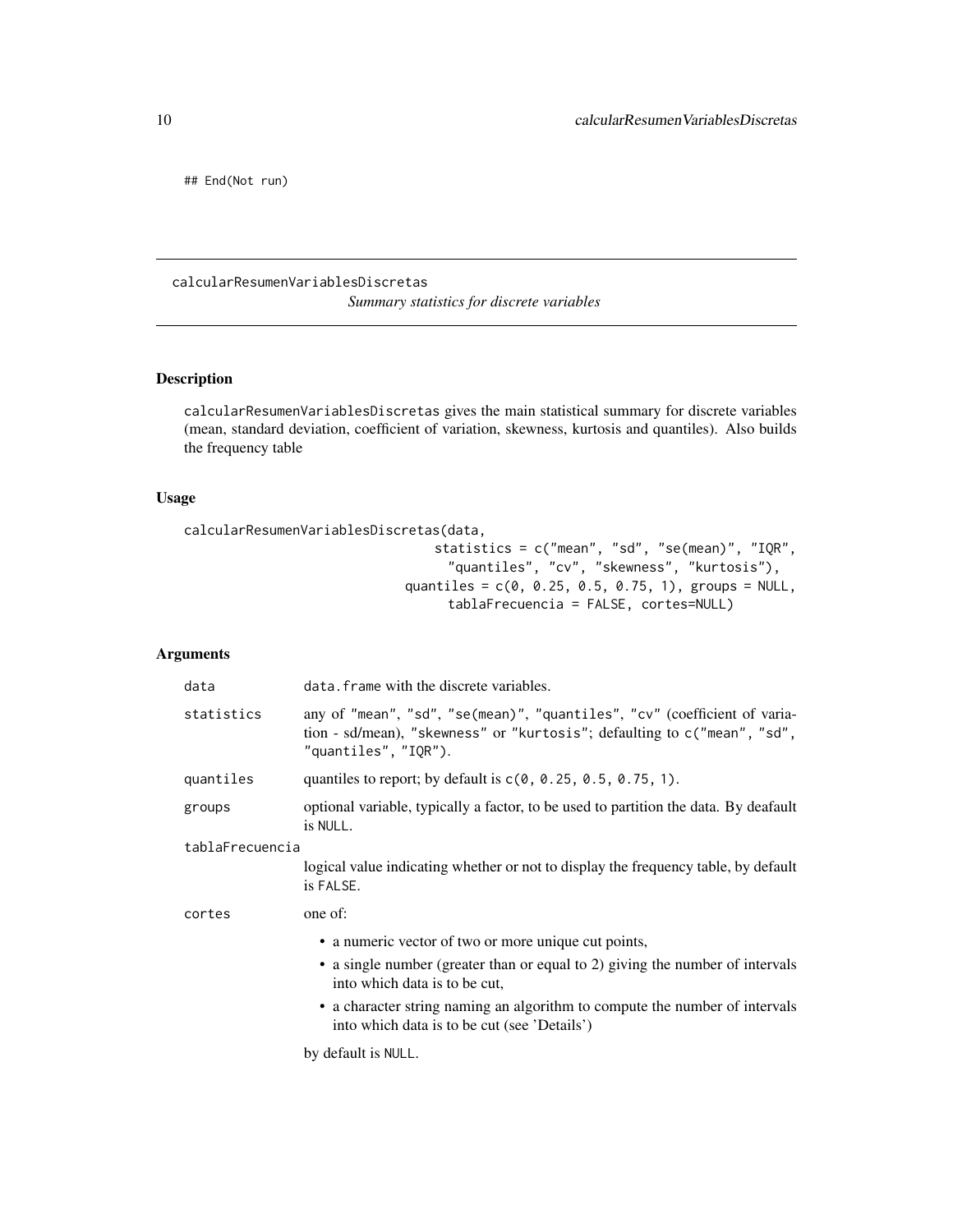### <span id="page-10-0"></span>Details

calcularResumenVariablesDiscretas performs a descriptive analysis of discrete variables (quantitative variables that take as a finite or infinite numerable distinct values), generating a table of statistics (arithmetic mean, standard deviation, interquartile range, coefficient of variation, skewness, kurtosis, and quantiles) optionally allowing the partition of the data by a factor variable (groups).

It also allows to show the frequency table of selected discrete variables by selecting tablaFrecuencia=TRUE. Moreover it also allows to divide the range of the variables into intervals given by the argument cortes (breaks). See more info in [cut](#page-0-0) and in [hist](#page-0-0).

#### Value

calcularResumenVariablesDiscretas returns a list of two elements:

| .numsummary | an object of class "numSummary" containing the numerical summary of the dis-<br>crete variables. |
|-------------|--------------------------------------------------------------------------------------------------|
| .table      | a matrix containing the values of the frequency table.                                           |

#### See Also

[cut](#page-0-0), [hist](#page-0-0)

#### Examples

```
## Not run:
data(cars93)
calcularResumenVariablesDiscretas(data=cars93["Cylinders"],group=NULL)
calcularResumenVariablesDiscretas(data=cars93["Cylinders"],group=cars93$Airbags)
bb <- calcularResumenVariablesDiscretas(data=cars93["Cylinders"],group=cars93$Airbags,
                                        tablaFrecuencia=TRUE)
str(bb)
bb
bb$.summary
class(bb$.summary)
calcularResumenVariablesDiscretas(data=cars93["Horsepower"], tablaFrecuencia=TRUE)
calcularResumenVariablesDiscretas(data=cars93["Horsepower"], tablaFrecuencia=TRUE, cortes=5)
calcularResumenVariablesDiscretas(data=cars93["Horsepower"], tablaFrecuencia=TRUE,
                                  cortes=c(50,100,200,250,300))
calcularResumenVariablesDiscretas(data=cars93["Horsepower"], tablaFrecuencia=TRUE,
                                  cortes="Sturges")
calcularResumenVariablesDiscretas(data=cars93["Horsepower"], groups=cars93$Airbags,
                                  tablaFrecuencia=TRUE, cortes=5)
```
## End(Not run)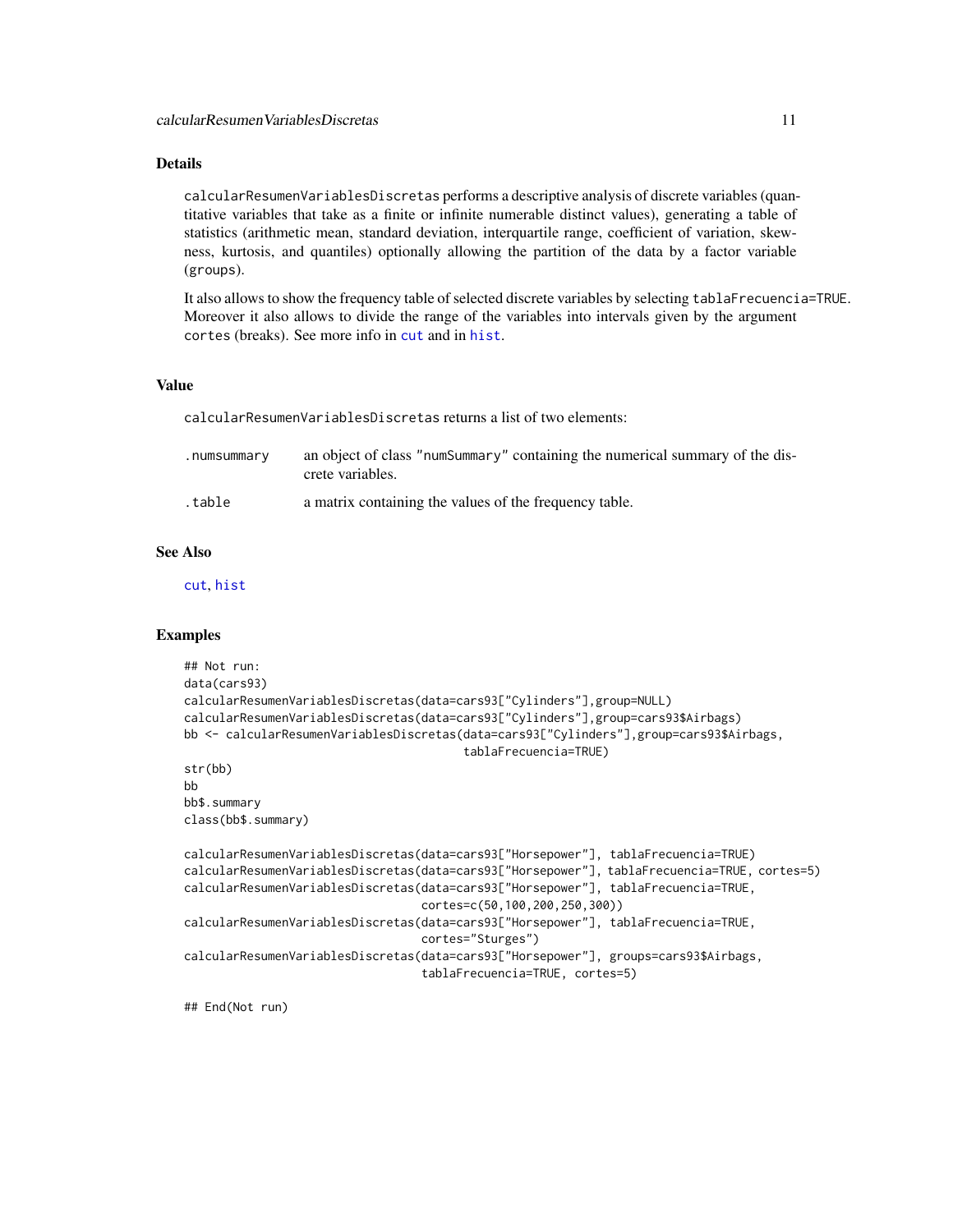### <span id="page-11-0"></span>Description

Performs the frequency distribution for qualitative variables, nominals and/or ordinals. For ordinal variables requested quantile is calculated.

### Usage

```
calcular_frecuencia(df.nominal, ordenado.frec = FALSE,df.ordinal,
                    cuantil.p = 0.5, iprint = TRUE, ...)
```
### Arguments

| df.nominal    | data. Frame with factor type components (including character type) that are<br>interpreted as nominal variables. |
|---------------|------------------------------------------------------------------------------------------------------------------|
| ordenado.frec | table ordered frequencies depending on their frequency (only used for nominal<br>variables).                     |
| df.ordinal    | data. Frame with factor type components (including character type) that are<br>interpreted as ordinal variables. |
| cuantil.p     | requested quantile value (only used for ordinal variables).                                                      |
| iprint        | logical value indicating whether or not to display the frequency table.                                          |
| $\cdot$       | further arguments to be passed to or from methods.                                                               |

### Value

calcular\_frecuencia returns a list of three elements:

| .nominal   | a matrix containing the table of frequency distribution for nominal variables (ni<br>$=$ absolute frequencies and $fi =$ relative frequencies).                                                                                  |
|------------|----------------------------------------------------------------------------------------------------------------------------------------------------------------------------------------------------------------------------------|
| .ordinal   | a matrix containing the table of frequency distribution for ordinal variables (ni<br>$=$ absolute frequencies, $f_i$ = relative frequencies, $Ni$ = absolute cumulative fre-<br>quency, $Fi =$ cumulative absolute frequencies). |
| df.cuantil | data frame containing the quantiles.                                                                                                                                                                                             |

### See Also

[table](#page-0-0) , [cumsum](#page-0-0)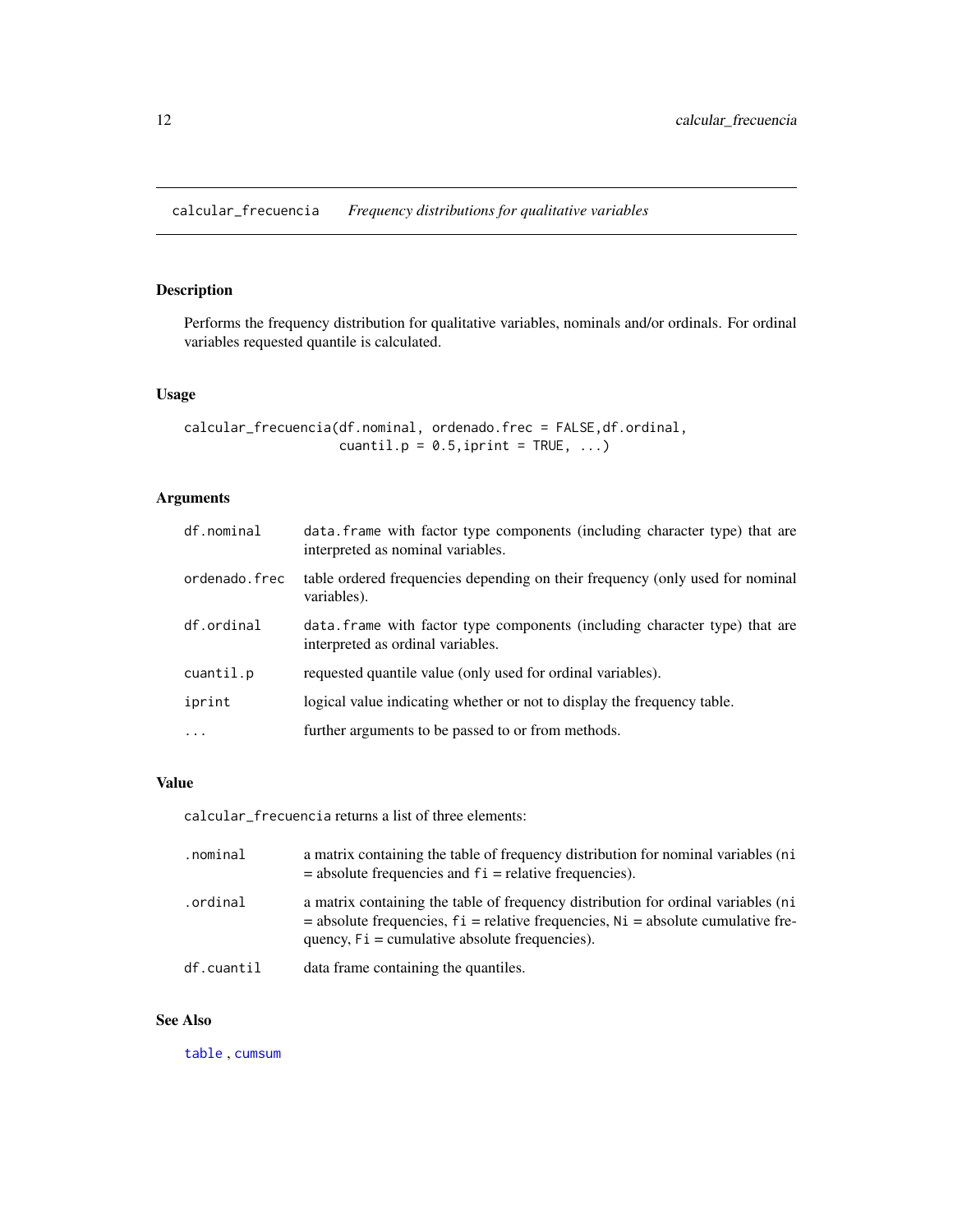#### <span id="page-12-0"></span> $\cos 93$  13

### Examples

```
data(cars93)
aa <- calcular_frecuencia(df.nominal=cars93["Type"], ordenado.frec=TRUE, df.ordinal=NULL,
                          cuantil.p=0.5, iprint = TRUE)
calcular_frecuencia(df.nominal=NULL, ordenado.frec=TRUE, df.ordinal=cars93["Airbags"],
                    cuantil.p=0.25, iprint = TRUE)
bb <- calcular_frecuencia(df.nominal=cars93["Type"], ordenado.frec=TRUE,
                          df.ordinal=cars93["Airbags"], cuantil.p=0.25, iprint = FALSE)
str(bb)
bb
```
cars93 *Data from 93 Cars on Sale in the USA in 1993*

#### Description

The cars93 data frame has 93 rows and 26 columns.

#### Usage

cars93

#### Format

This data frame contains the following columns:

Manufacturer Manufacturer.

Model Model.

Type Type: a factor with levels "Small", "Sporty", "Compact", "Midsize", "Large" and "Van".

MinPrice Minimum Price (in \$1,000): price for a basic version.

MidPrice Midrange Price (in \$1,000): average of Min.Price and Max.Price.

MaxPrice Maximum Price (in \$1,000): price for "a premium version".

CityMPG City MPG (miles per US gallon by EPA rating).

HighwayMPG Highway MPG.

Airbags Air Bags standard. Factor: none, driver only, or driver & passenger.

DriveTrain Drive train type: rear wheel, front wheel or 4WD; (factor).

Cylinders Number of cylinders (missing for Mazda RX-7, which has a rotary engine).

EngineSize Engine size (litres).

Horsepower Horsepower (maximum).

RPM RPM (revs per minute at maximum horsepower).

EngineRevol Engine revolutions per mile (in highest gear).

Manual Is a manual transmission version available? (yes or no, Factor).

FuelCapacity Fuel tank capacity (US gallons).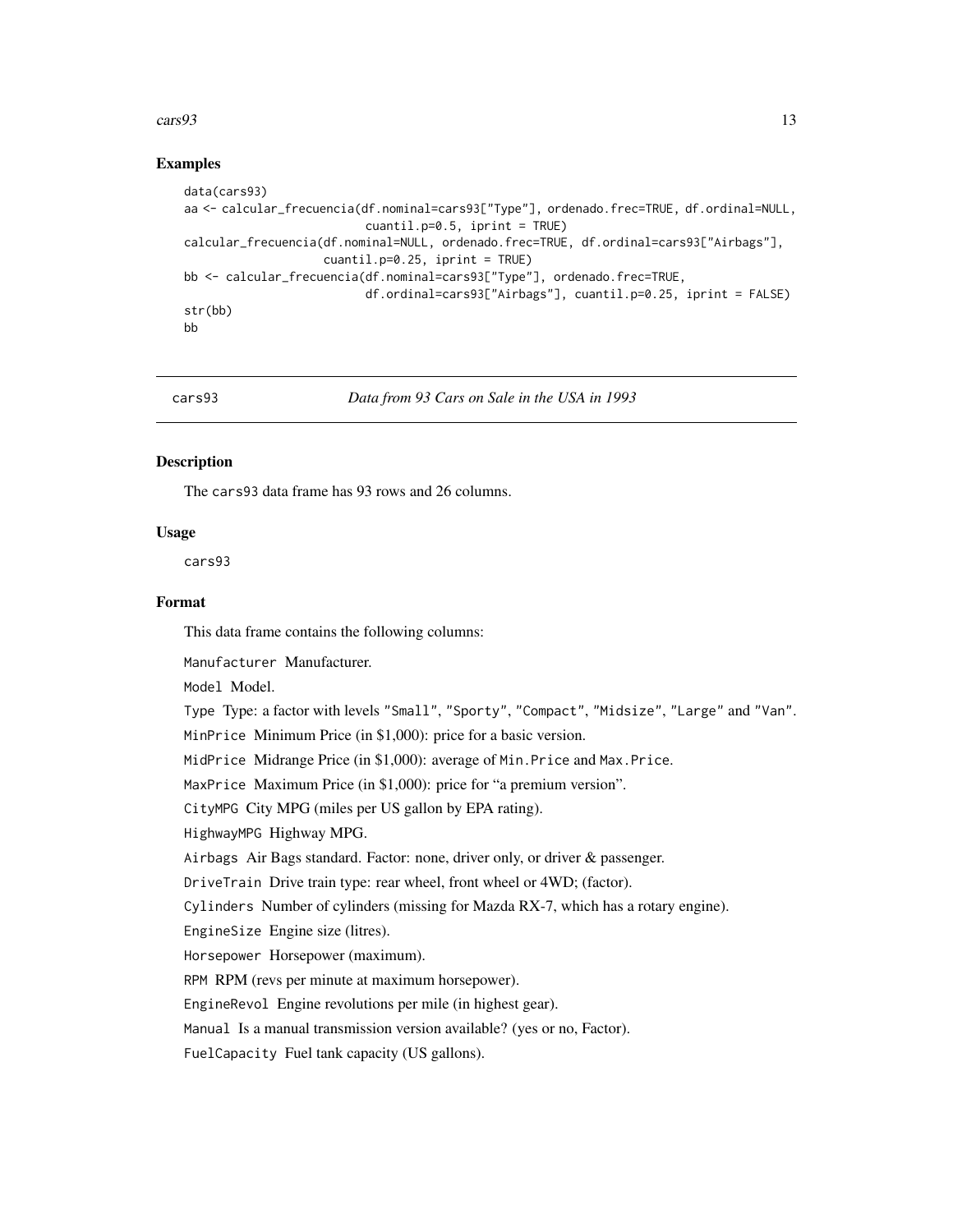#### <span id="page-13-0"></span>14 characRV

Passengers Passenger capacity (persons) Length Length (inches). Wheelbase Wheelbase (inches). Width Width (inches). UTurnSpace U-turn space (feet). RearSeatRoom Rear seat room (inches) (missing for 2-seater vehicles). LuggageCapacity Luggage capacity (cubic feet) (missing for vans). Weight Weight (pounds). USA Of non-USA or USA company origins? (factor).

### Details

Cars were selected at random from among 1993 passenger car models that were listed in both the *Consumer Reports* issue and the *PACE Buying Guide*. Pickup trucks and Sport/Utility vehicles were eliminated due to incomplete information in the *Consumer Reports* source. Duplicate models (e.g., Dodge Shadow and Plymouth Sundance) were listed at most once.

Further description can be found in Lock (1993).

#### Source

Lock, R. H. (1993) 1993 New Car Data. *Journal of Statistics Education* 1(1). [doi:10.1080/](https://doi.org/10.1080/10691898.1993.11910459) [10691898.1993.11910459.](https://doi.org/10.1080/10691898.1993.11910459)

#### References

Venables, W. N. and Ripley, B. D. (1999) *Modern Applied Statistics with S-PLUS.* Third Edition. Springer.

characRV *Characteristics of Random Variables.*

#### Description

This function computes the main characteristics of a random variable (expectation, median, standard deviation, ...)

#### Usage

```
characRV(D, charact = c("expectation", "median", "sd", "IQR", "skewness", "kurtosis",
         "moment", "cmoment"), moment = 1, cmoment = 2)
```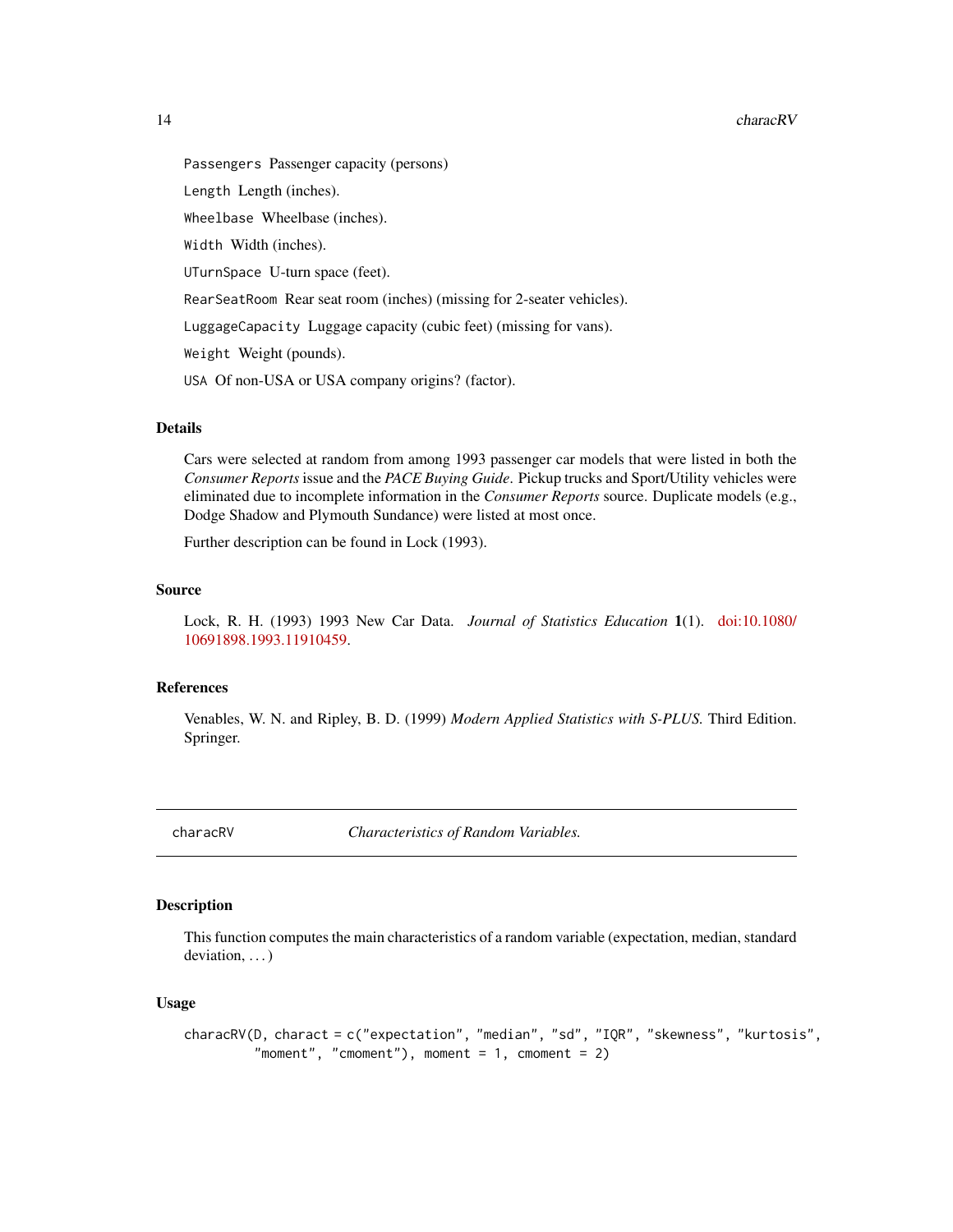#### <span id="page-14-0"></span>characRV 15

### Arguments

D charact moment

cmoment

### Value

'characRV' returns a table containing the selected characteristics.

### See Also

[E](#page-0-0), [median](#page-0-0), [sd](#page-0-0), [IQR](#page-0-0), [skewness](#page-0-0), [kurtosis](#page-0-0)

### Examples

```
##---- Should be DIRECTLY executable !! ----
##-- ==> Define data, use random,
##--or do help(data=index) for the standard data sets.
## The function is currently defined as
function (D, charact = c("expectation", "median", "sd", "IQR",
    "skewness", "kurtosis", "moment", "cmoment"), moment = 1,
   cmoment = 2)
{
   if (missing(charact))
       charact <- c("expectation", "sd")
    charact <- match.arg(charact, c("expectation", "median",
       "sd", "IQR", "skewness", "kurtosis", "moment", "cmoment"),
       several.ok = TRUE)
   moment <- if ("moment" %in% charact)
       moment
    else NULL
    cmoment <- if ("cmoment" %in% charact)
       cmoment
    else NULL
   mom <- if (!is.null(moment))
       paste("alpha_", moment, sep = "")
    else NULL
    cmom <- if (!is.null(cmoment))
       paste("mu_", cmoment, sep = "")
    else NULL
   chars <- c(c("expectation", "median", "sd", "IQR", "skewness",
        "kurtosis")[c("expectation", "median", "sd", "IQR", "skewness",
        "kurtosis") %in% charact], mom, cmom)
   nchars <- length(chars)
    table \leq matrix(0, 1, nchars)
   rownames(table) <- gsub("[[:space:]]", "", deparse(substitute(D)))
    colnames(table) <- chars
    if ("expectation" %in% chars)
       table[, "expectation"] <- distrEx::E(D)
```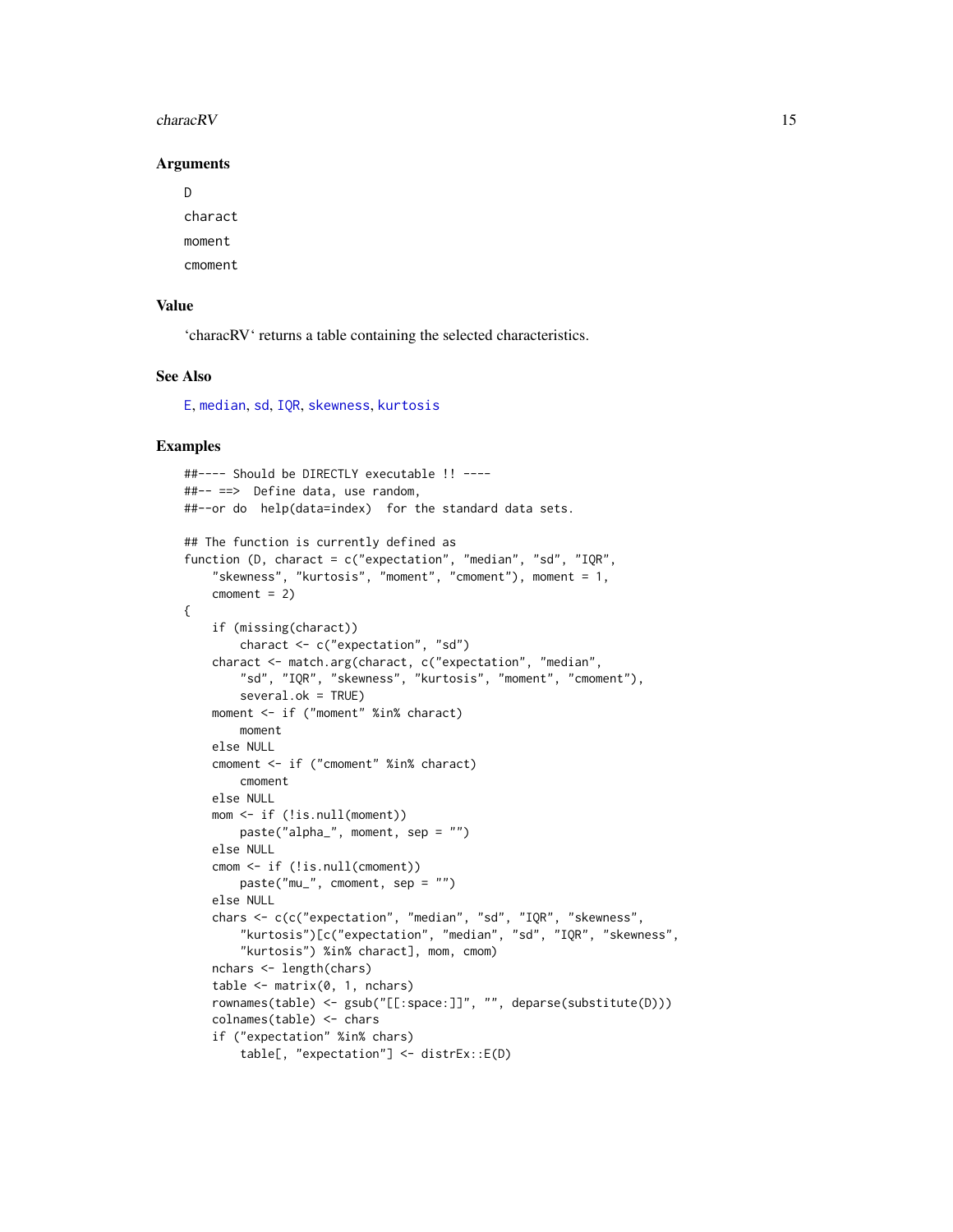```
if ("median" %in% chars)
      table[, "median"] <- distrEx::median(D)
  if ("sd" %in% chars)
      table[, "sd"] <- distrEx::sd(D)
  if ("IQR" %in% chars)
      table[, "IQR"] <- distrEx::IQR(D)
  if ("skewness" %in% chars)
      table[, "skewness"] <- distrEx::skewness(D)
  if ("kurtosis" %in% chars)
      table[, "kurtosis"] <- distrEx::kurtosis(D)
  if ("moment" %in% charact)
      table[, mom] <- distrEx::E(D, fun = function(x) {
          x^moment
      })
  if ("cmoment" %in% charact)
      table[, cmom] <- distrEx::E(D, fun = function(x) {
          (x - <i>distrEx</i>::E(D))^cmoment
      })
 print(table)
 return(invisible(table))
}
```
<span id="page-15-1"></span>ComplexIN *Complex index numbers*

### Description

ComplexIN computes the aggregation of a set of index numbers using the arithmetic, geometric or harmonic means.

### Usage

```
ComplexIN(data, means = c("arithmetic", "geometric", "harmonic"), zero.rm = TRUE,
         na.rm = TRUE, ...
```
### Arguments

| data      | Data frame containing, the index numbers to aggregate.                                                                                                                                                                                            |
|-----------|---------------------------------------------------------------------------------------------------------------------------------------------------------------------------------------------------------------------------------------------------|
| means     | Character vector with the name of the mean to compute. mean can be arithmetic,<br>geometric or harmonic.                                                                                                                                          |
| zero.rm   | Logical string for geometric and harmonic means. TRUE (default) indicates that<br>negative and zero values should be deleted before computing the geometric<br>mean and that zero values should be deleted before computing the harmonic<br>mean. |
| na.rm     | Logical value indicating whether NA values should be stripped before the com-<br>putation proceeds. It is TRUE by default.                                                                                                                        |
| $\ddotsc$ | Further arguments passed to or from other methods.                                                                                                                                                                                                |

<span id="page-15-0"></span>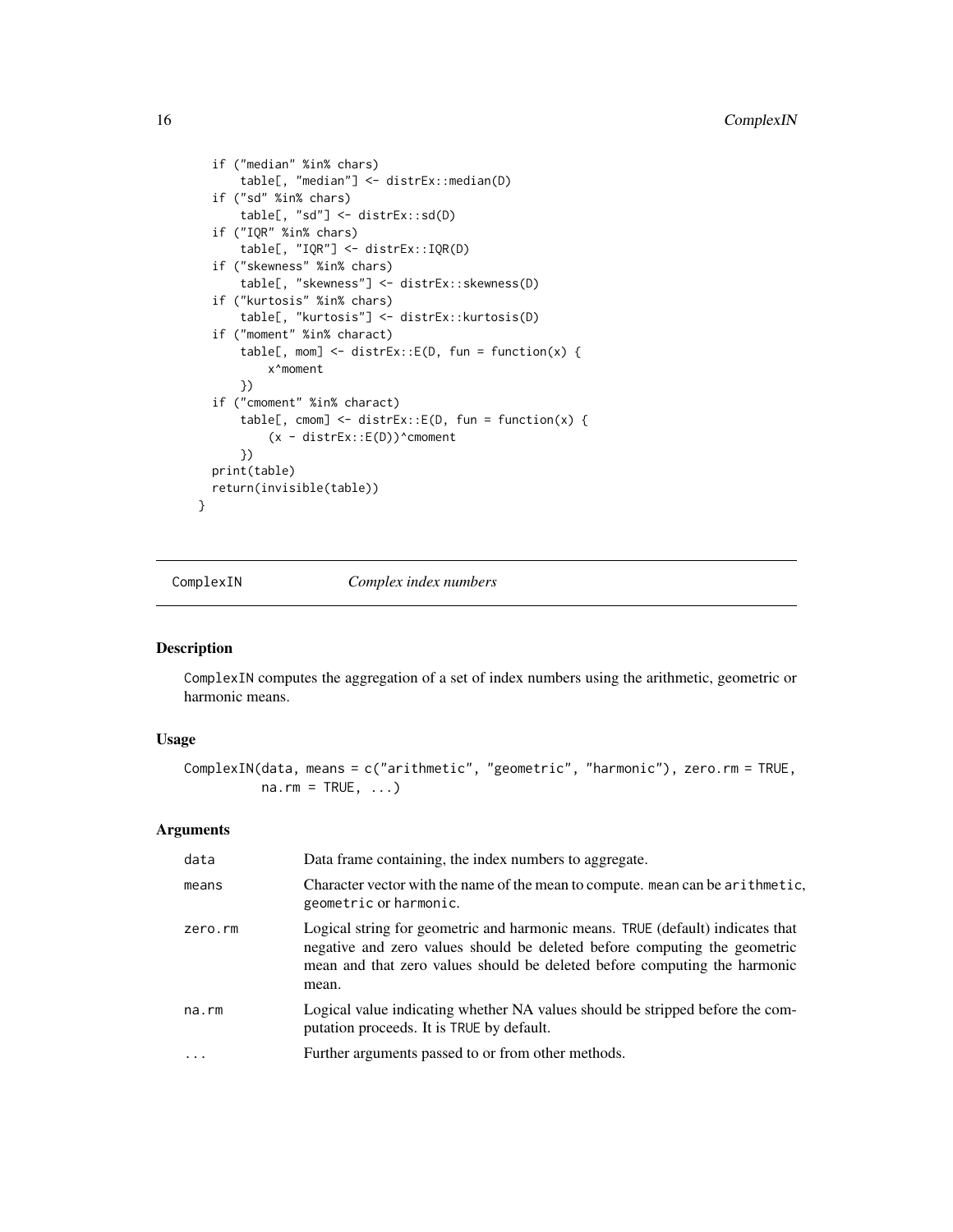### <span id="page-16-0"></span>ConvertVariables 17

### Details

[Sindex](#page-31-1), [Deflat](#page-18-1), [priceIndexNum](#page-28-1).

#### Value

Matrix with as many rows as columns of x and as many columns as means selected.

### Examples

```
df <- data.frame(Index=round(runif(12,80,105),2))
ComplexIN(df, means = c("arithmetic", "geometric", "harmonic"))
```
ConvertVariables *Modify Variable Types*

### Description

In this graphical interface, the user can modify the variable type into nominal (factor), ordinal (ordered factor) or numeric type.

Cprop.test *Test for proportions of one or two samples*

#### Description

Performs hypothesis testing and confidence interval for a proportion or difference of two proportions. The values of the samples necessary to perform the function are the number of successes and the number of trails.

### Usage

```
Cprop.test(ex, nx, ey = NULL, ny = NULL, pnull = 0.5,
          alternative = c("two.sided", "less", "greater"), conf.level = 0.95,
           ...)
```
### Arguments

| ex | numeric value that represents the number of successes of the first sample (see<br>Details).          |
|----|------------------------------------------------------------------------------------------------------|
| nx | numerical value representing the total number of trails of the first sample.                         |
| ev | (optional) numerical value representing the number of success of the second<br>sample (see Details). |
| ny | (optional) numerical value representing the total number of trails of the second<br>sample.          |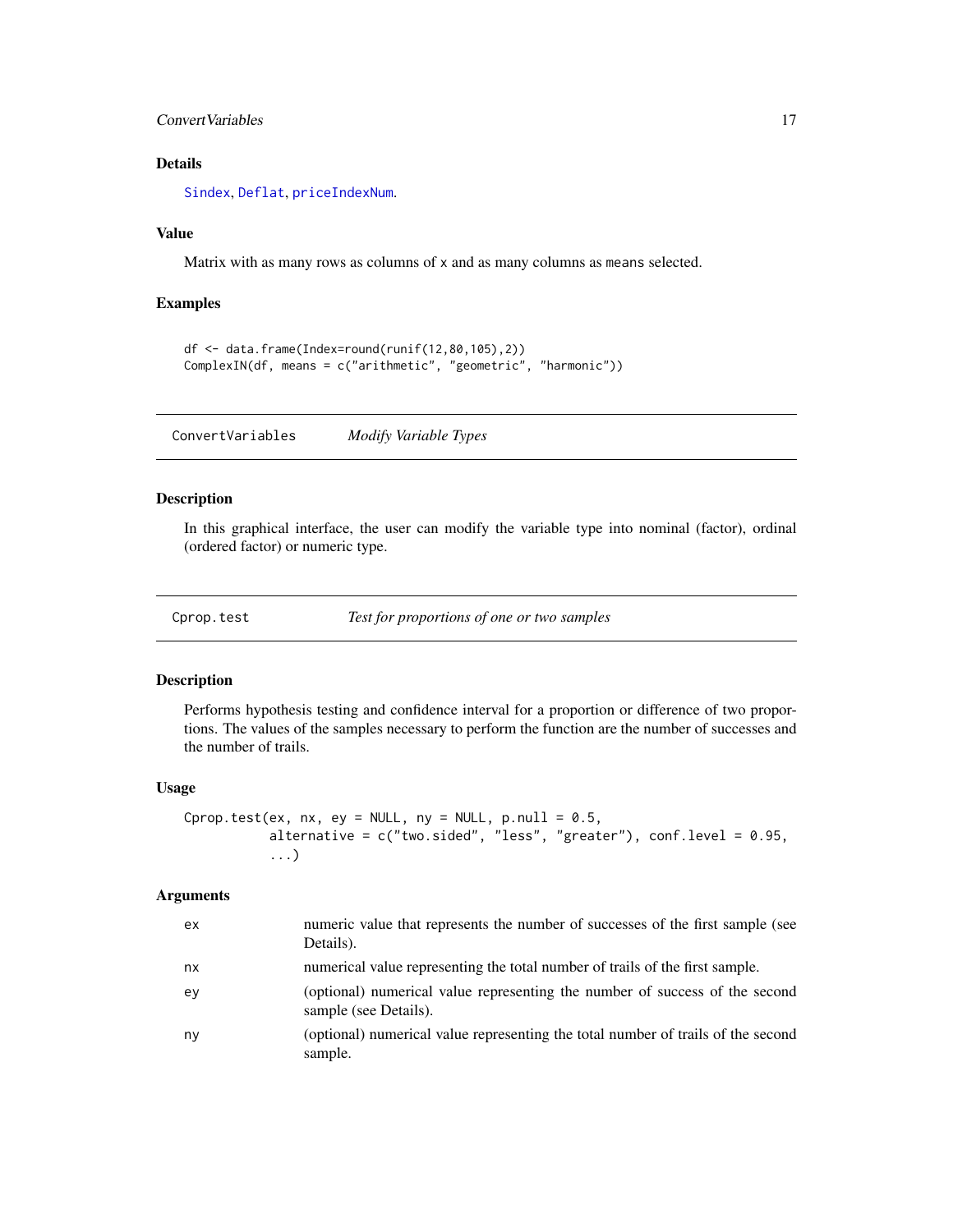<span id="page-17-0"></span>

| p.null      | numeric value that represents the value of the population proportion or the dif-<br>ference between the two population proportions, depending on whether there are<br>one or two samples (see Details). |
|-------------|---------------------------------------------------------------------------------------------------------------------------------------------------------------------------------------------------------|
| alternative | a character string specifying the alternative hypothesis, must be one of "two. sided"<br>(default), "greater" or "less". You can specify just the initial letter.                                       |
| conf.level  | confidence level of the interval.                                                                                                                                                                       |
| $\cdots$    | further arguments to be passed to or from methods.                                                                                                                                                      |
|             |                                                                                                                                                                                                         |

### Details

So that the contrast can be made must be fulfilled that at least 1 hit. That is, in the case of a sample ex must be greater than or equal to 1 and in the case of two samples, ex or ey must be greater than or equal to 1.

Furthermore, for the case of a sample value p.null must be strictly positive.

### Value

A list with class "htest" containing the following components:

| statistic   | the value of the test statistic.                                                                                                         |
|-------------|------------------------------------------------------------------------------------------------------------------------------------------|
| parameter   | number of trails and value of the population proportion or the difference in pop-<br>ulation proportions.                                |
| p.value     | the p-value for the test.                                                                                                                |
| conf.int    | a confidence interval for the proportion or for the difference in proportions, ap-<br>propriate to the specified alternative hypothesis. |
| estimate    | a value with the sample proportions.                                                                                                     |
| null.value  | the value of the null hypothesis.                                                                                                        |
| alternative | a character string describing the alternative.                                                                                           |
| method      | a character string indicating the method used, and whether Yates' continuity<br>correction was applied.                                  |
| data.name   | a character string giving the names of the data.                                                                                         |

### See Also

[prop.test](#page-0-0)

### Examples

## Proportion for a sample Cprop.test $(1,6)$  # 1 success in 6 attempts

```
#### With a data set: proportion of cars not manufactured in US
data(cars93) #data set provided with the package
exitos<-sum(cars93$USA == "nonUS")
total<-length(cars93$USA)
Cprop.test(ex=exitos, nx=total)
```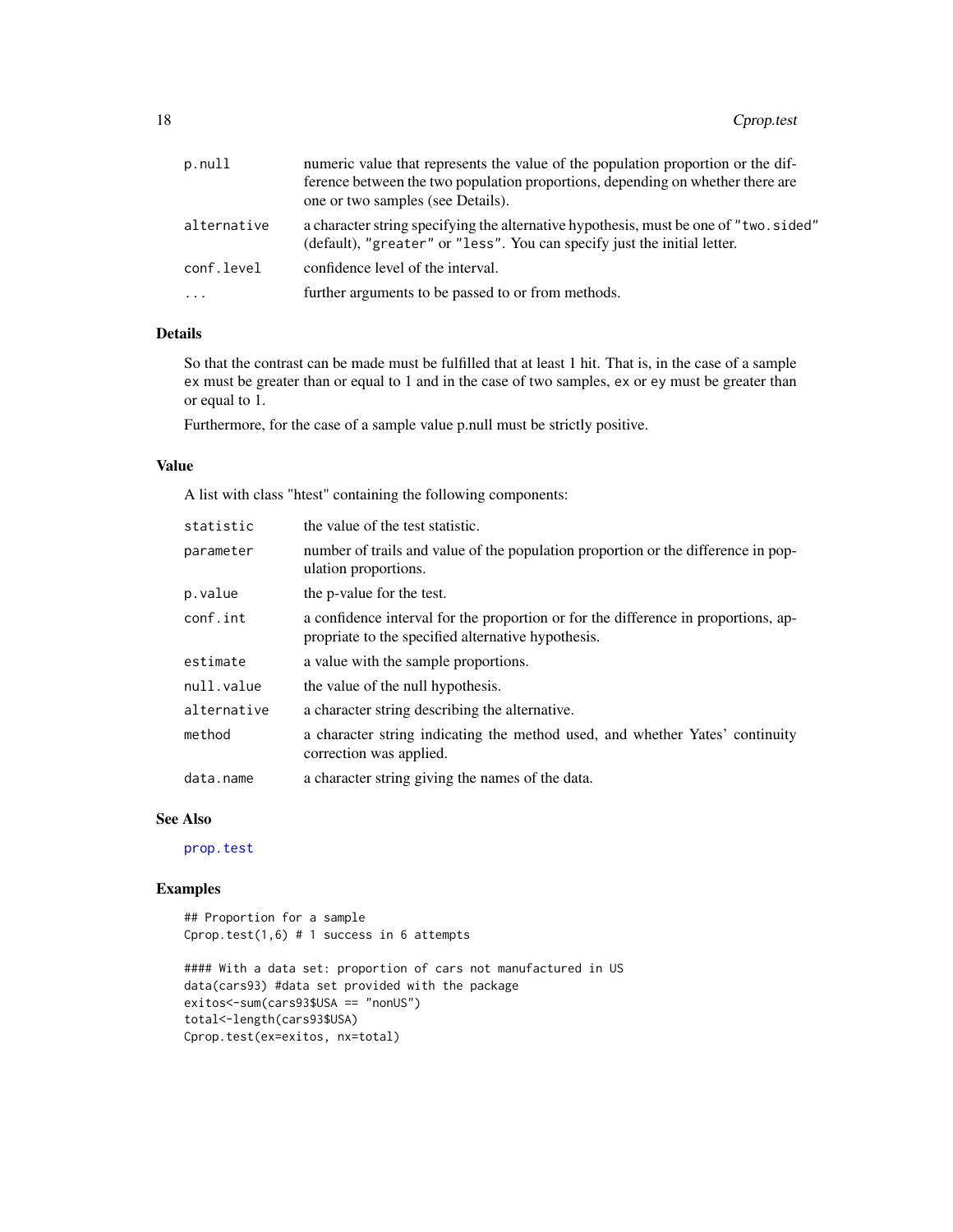#### <span id="page-18-0"></span> $\text{Deflat}$  19

```
## Difference of proportions
Cprop.test(1,6,3,15)
  # Sample 1: 1 success in 6 attempts
  # Sample 2: 3 success in 15 attempts
#### With a data set: difference of proportions of cars not manufactured in US
#### between manual and automatic
exitosx<-sum(cars93$USA == "nonUS" & cars93$Manual == "Yes" )
totalx<-sum(cars93$Manual == "Yes")
exitosy<-sum(cars93$USA == "nonUS" & cars93$Manual == "No" )
totaly<-sum(cars93$Manual == "No")
Cprop.test(ex=exitosx, nx=totalx,ey=exitosy, ny=totaly)
```
<span id="page-18-1"></span>Deflat *Deflation of an economic series*

### Description

Deflat deflacts a current value variable into a constant value variable.

#### Usage

Deflat(x, pervar, cvar, defl, base)

#### Arguments

| $\times$ | Data frame containing, at least, the characteristics (time, location, $\dots$ ), the cur-<br>rent value and the deflator variables. |
|----------|-------------------------------------------------------------------------------------------------------------------------------------|
| pervar   | Character string for the name of the factor variable with the characteristics.                                                      |
| cvar     | Character string for the name of the numeric variable with the current values.                                                      |
| def1     | Character string for the name of the numeric variable with the index number<br>used as deflator.                                    |
| base     | Character string for the name of the base characteristic.                                                                           |

### Value

Deflat returns a data frame with one column:

const\_base The variable with constant values at base base

#### See Also

[Sindex](#page-31-1), [ComplexIN](#page-15-1), [priceIndexNum](#page-28-1).

### Examples

```
data(Depositos, package = "RcmdrPlugin.TeachStat")
Deflat(Depositos, "year", "quantity", "G_IPC_2016", "2018")
```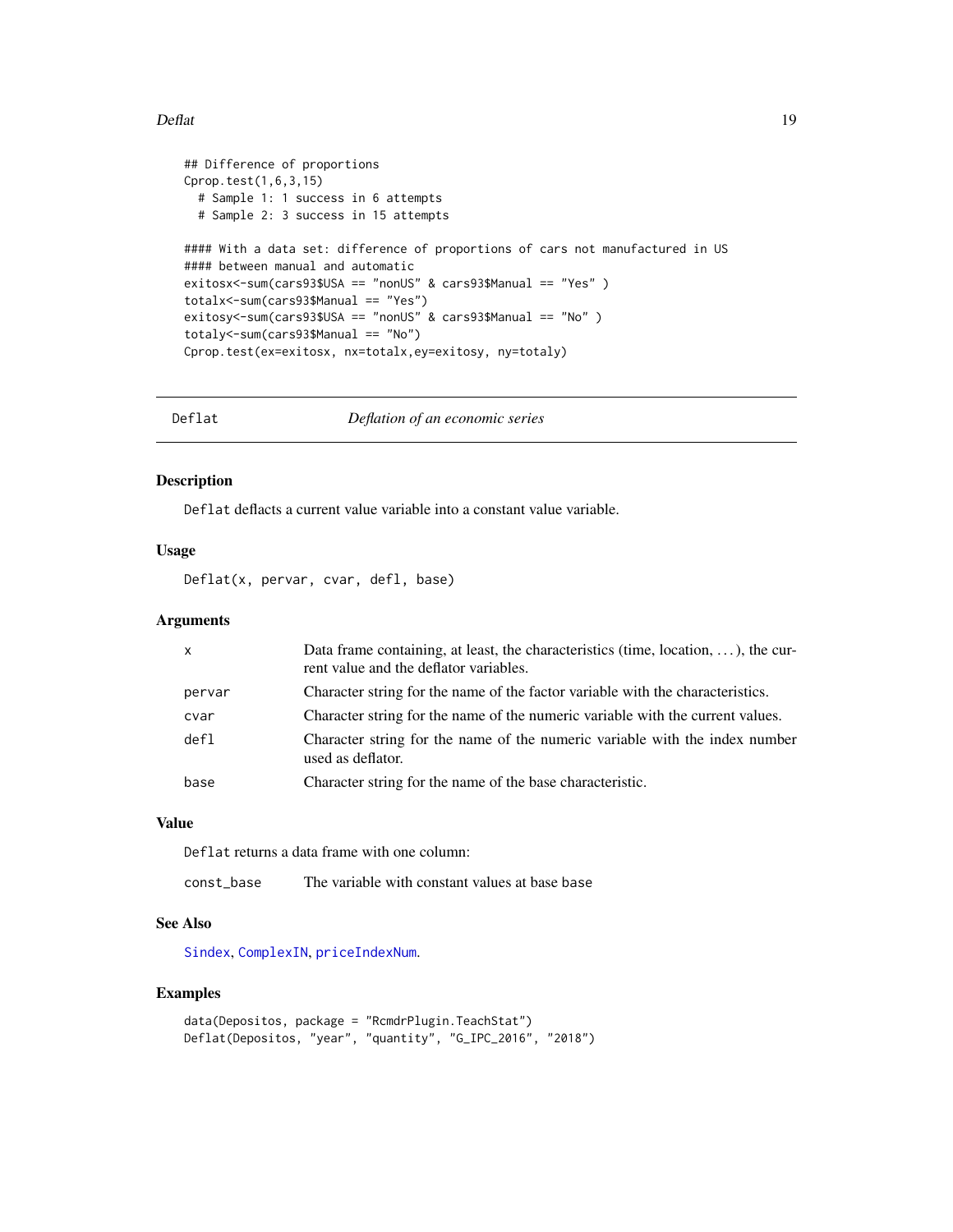<span id="page-19-0"></span>

### Description

Private sector deposits (in millions of euro) with credit institutions in the province of Ourense (Spain) in 2002-2018.

#### Usage

data("Depositos")

### Format

A data frame with 17 observations on the following 4 variables.

year a factor, year

quantity a numeric vector, deposit (in millions of euro) with credit institutions

E\_IPC\_2016 a numeric vector, Consumer Price Index (CPI) with base 2016 in Spain

G\_IPC\_2016 a numeric vector, Consumer Price Index (CPI) with base 2016 in Galicia

#### Source

Galician Institute of Statistics (2019):

```
- http://www.ige.eu/igebdt/esqv.jsp?ruta=verTabla.jsp?OP=1&B=1&M=&COD=462&R=2%5B2002:
2003:2004:2005:2006:2007:2008:2009:2010:2011:2012:2013:2014:2015:2016:2017:2018%
5D&C=9928%5B32%5D;0%5B3%5D;1%5B3%5D&F=&S=&SCF=#
```
- [http://www.ige.eu/igebdt/esqv.jsp?ruta=verTabla.jsp?OP=1&B=1&M=&COD=8547&R=0%5B](http://www.ige.eu/igebdt/esqv.jsp?ruta=verTabla.jsp?OP=1&B=1&M=&COD=8547&R=0%5Ball%5D&C=2%5B0%5D;1%5B0%5D;9928%5B108:12%5D&F=&S=&SCF=)all% [5D&C=2%5B0%5D;1%5B0%5D;9928%5B108:12%5D&F=&S=&SCF=](http://www.ige.eu/igebdt/esqv.jsp?ruta=verTabla.jsp?OP=1&B=1&M=&COD=8547&R=0%5Ball%5D&C=2%5B0%5D;1%5B0%5D;9928%5B108:12%5D&F=&S=&SCF=)

#### Examples

data(Depositos)

.Sindex <- Sindex(Depositos, "year", "quantity", "2010")\*100 print(.Sindex)

Deflat(Depositos, "year", "quantity", "E\_IPC\_2016", "2011")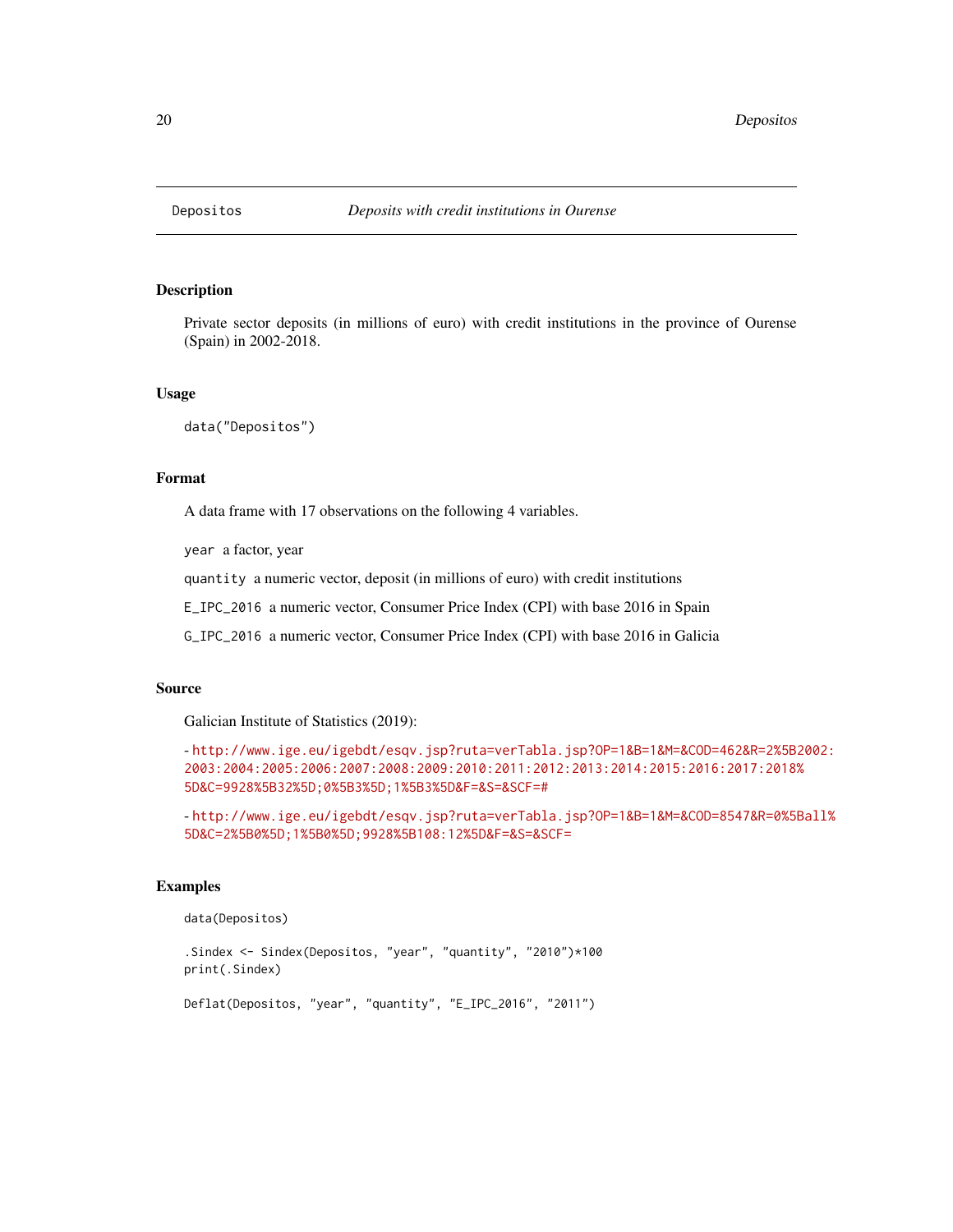### <span id="page-20-0"></span>Description

In this window the user can define any random variable by providing its parameters (for a wellknown random variable), its distribution function, its density function (for a generic absolutely continuous random variable), or its mass probability function (for a generic discrete random variable).

<span id="page-20-1"></span>

| DMKV.test | Z-test for the difference of means of two independent Normal variables |
|-----------|------------------------------------------------------------------------|
|           | with known population variances.                                       |

### Description

Under the assumption that the data come from two independent Normal distributions, it performs the hypothesis test and the confidence interval for the difference of means with known population variances.

#### Usage

```
DMKV.test(x, y, difmu = 0, sdx, sdy,
          alternative = c("two-sided", "less", "greater"), conf. level = 0.95,...)
```
### Arguments

| $\times$    | numerical vector (non-empty) that contains the data of the first sample.                                                                                          |
|-------------|-------------------------------------------------------------------------------------------------------------------------------------------------------------------|
| У           | numerical vector (non-empty) containing the data of the second sample.                                                                                            |
| difmu       | numeric value indicating the value of the difference in population means be-<br>tween the two samples.                                                            |
| sdx         | numerical value indicating the population standard deviation of the first sample,<br>which is assumed to be known (mandatory).                                    |
| sdy         | numeric value indicating the population standard deviation of the second sam-<br>ple, which is assumed to be known (mandatory).                                   |
| alternative | a character string specifying the alternative hypothesis, must be one of "two. sided"<br>(default), "greater" or "less". You can specify just the initial letter. |
| conf.level  | confidence level of the interval.                                                                                                                                 |
| .           | further arguments to be passed to or from methods.                                                                                                                |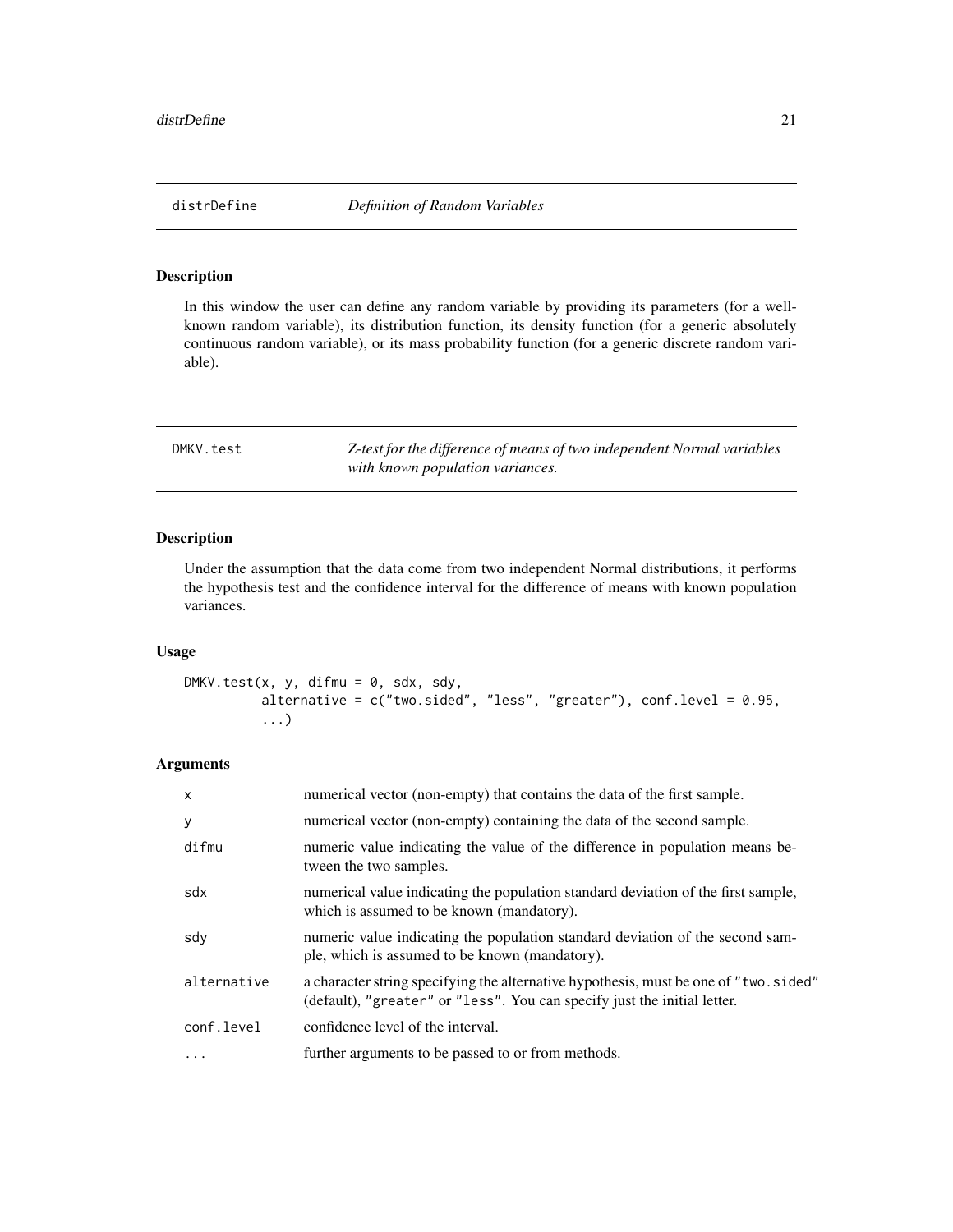### <span id="page-21-0"></span>Value

A list with class "htest" containing the following components:

| statistic   | the value of the test statistic.                                                                                                               |
|-------------|------------------------------------------------------------------------------------------------------------------------------------------------|
| parameter   | sample lenghts and population standard deviations.                                                                                             |
| p.value     | the p-value for the test.                                                                                                                      |
| conf.int    | intervalo de confianza para la diferencia de medias con varianzas poblacionales<br>conocidas asociado a la hipótesis alternativa especificada. |
| estimate    | the estimated difference in means.                                                                                                             |
| null.value  | the specified hypothesized value of the mean difference.                                                                                       |
| alternative | a character string describing the alternative hypothesis.                                                                                      |
| method      | a character string indicating what type of statistical method was performed.                                                                   |
| data.name   | a character string giving the name(s) of the data.                                                                                             |

### See Also

[t.test](#page-0-0)

### Examples

```
data(cars93) # Data set provided with the package
# Maximum price difference (MaxPrice) in means between cars manufactured in the
# US and those manufactured outside, assuming that the variances are known and
# equal to 64 and 169, respectively
var1<-subset(cars93, USA=="nonUS", select=MaxPrice)
var2<-subset(cars93, USA=="US", select=MaxPrice)
DMKV.test(var1, var2, sdx=13, sdy=8, difmu=0,
alternative="greater", conf.level=0.95)
```
IndexNumbers *Index Numbers menu*

#### Description

In this menu the user can perform some calculations related to index numbers.

This menu will call the functions for calculating simple index numbers and making base changes ([Sindex](#page-31-1)), for calculating complex index numbers ([ComplexIN](#page-15-1)), for calculating price indices ([priceIndexNum](#page-28-1)), and for deflation of economic series ([Deflat](#page-18-1)).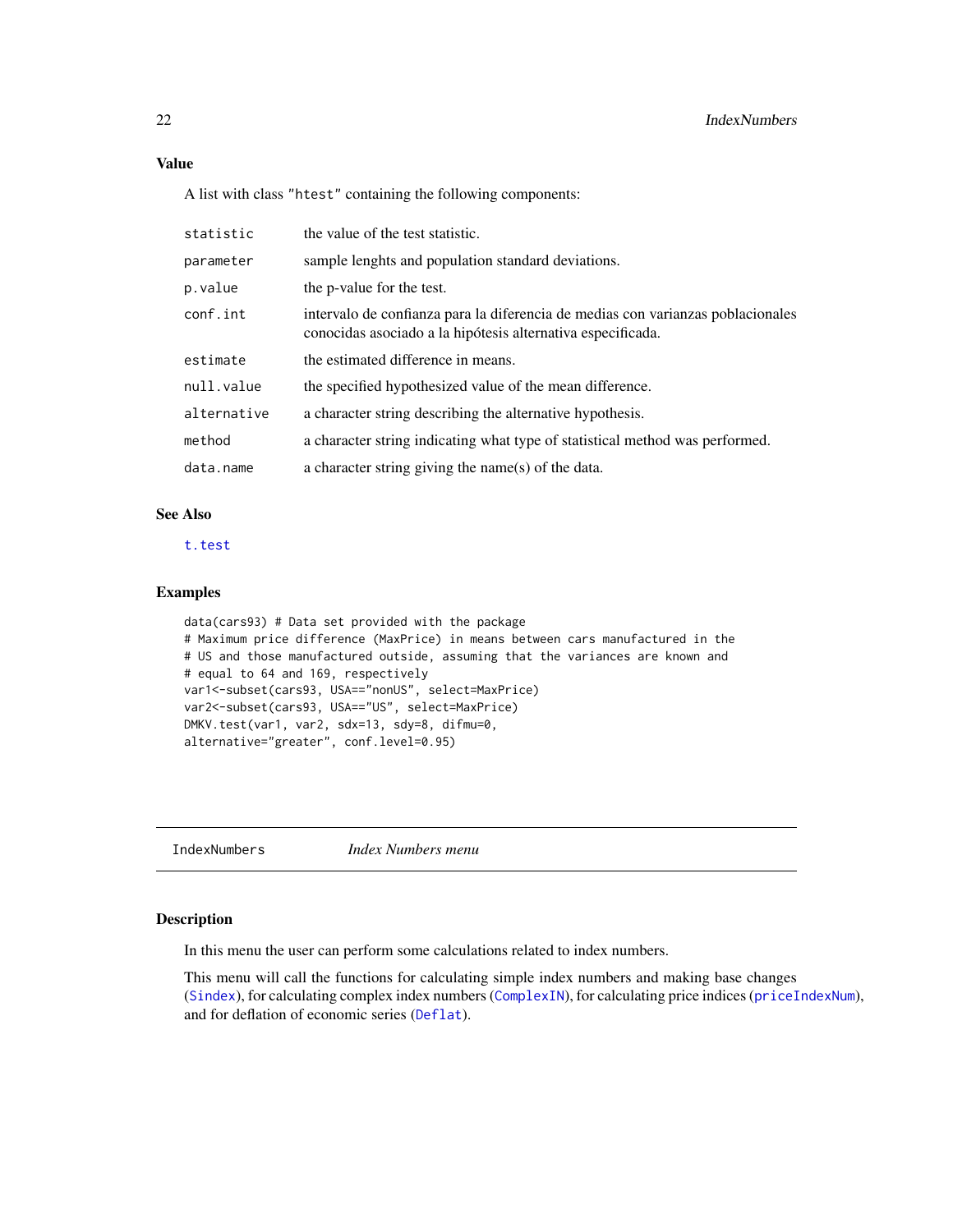```
intervaloConfianzaMedia
```
*Confidence interval or hypothesis testing for the mean of a Normal variable*

### **Description**

In this graphical interface, the data selection is made to perform the calculation of the confidence interval or the hypothesis testing for the mean of a Normal variable.

This interface will call the statistical functions MKV. test and t. test, depending, respectively, on whether the population variance is known or not.

intervaloConfianzaMediasIndependientes *Confidence interval or hypothesis testing for the difference in means of two independent Normal variables*

### Description

In this graphical interface, the data selection is made to perform the calculation of the confidence interval or the hypothesis testing for the difference in means of two independent Normal variables.

This interface will call the statistical functions DMKV. test and t. test, depending, respectively, on whether the population variances are known or not.

intervaloConfianzaVarianza

*Confidence interval or hypothesis testing for the Variance*

### Description

In this graphical interface, the data selection is made to perform the calculation of the confidence interval or the hypothesis testing for the variance of a Normal variable.

This interface will call the statistical functions [VKM.test](#page-33-1) and [VUM.test](#page-34-1), depending, respectively, on whether the population mean is known or not.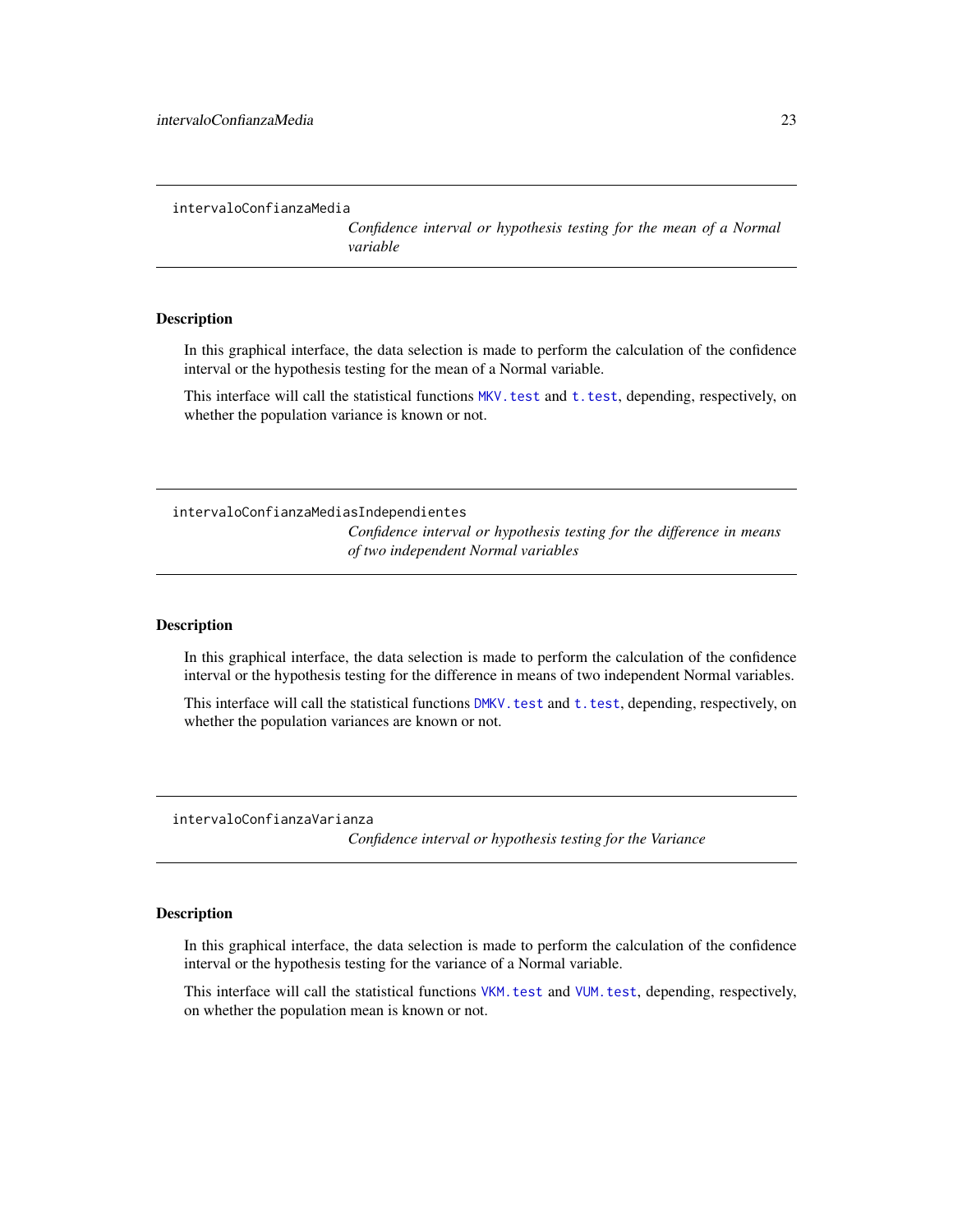<span id="page-23-0"></span>listTypesVariables *List of variables and types of a Data Frame*

### Description

listTypesVariables returns a vector with the names and types of the variables of a data frame.

#### Usage

```
listTypesVariables(dataSet)
```
### Arguments

dataSet the quoted name of a data frame in memory.

### Value

A character vector

### See Also

[names](#page-0-0)

### Examples

```
require(datasets)
listTypesVariables("iris")
```
<span id="page-23-1"></span>MKV.test *Z-test for the mean of a Normal variable with known population variance.*

### Description

Under the assumption that the data come from a Normal distribution, it makes the hypothesis testing and the confidence interval for the mean with known population variance.

### Usage

```
MKV.test(x, mu = 0, sd, alternative = c("two-sided", "less", "greater"),conf. level = 0.95, ...
```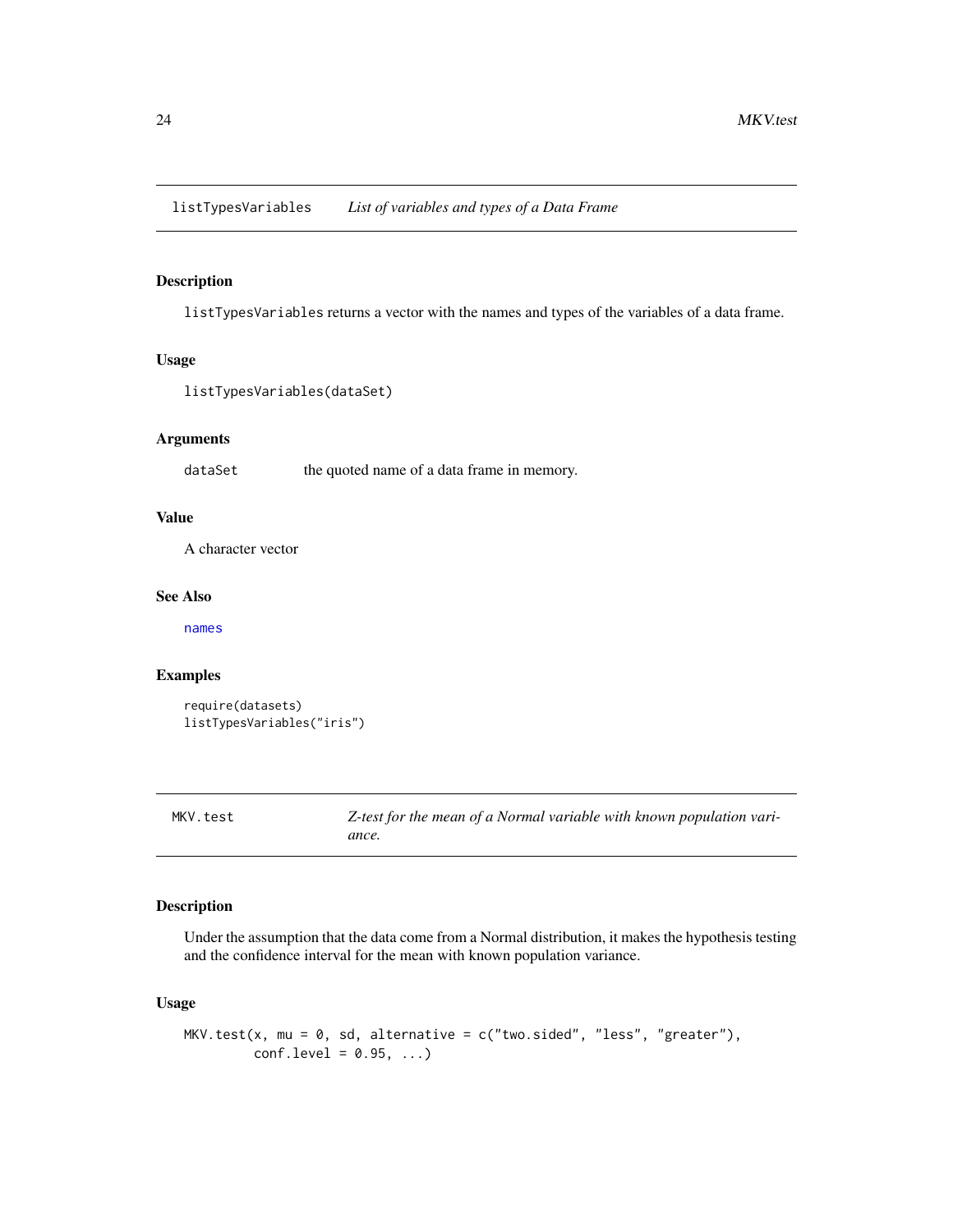#### <span id="page-24-0"></span>MKV.test 25

### Arguments

| $\mathsf{x}$ | a (non-empty) numeric vector of data values.                                                                                                                      |
|--------------|-------------------------------------------------------------------------------------------------------------------------------------------------------------------|
| mu           | a number indicating the true value of the mean - Null hypothesis.                                                                                                 |
| sd           | numerical value indicating the population standard deviation assumed to be<br>known (mandatory).                                                                  |
| alternative  | a character string specifying the alternative hypothesis, must be one of "two. sided"<br>(default), "greater" or "less". You can specify just the initial letter. |
| conf.level   | confidence level of the interval.                                                                                                                                 |
| .            | further arguments to be passed to or from methods.                                                                                                                |

### Value

A list with class "htest" l containing the following components:

| statistic   | the value of the test statistic.                                                             |
|-------------|----------------------------------------------------------------------------------------------|
| parameter   | sample length, population standard deviation and sample standard deviation.                  |
| p.value     | the p-value for the test.                                                                    |
| conf.int    | a confidence interval for the mean appropriate to the specified alternative hy-<br>pothesis. |
| estimate    | the estimated mean.                                                                          |
| null.value  | the specified hypothesized value of the mean.                                                |
| alternative | a character string describing the alternative hypothesis.                                    |
| method      | a character string indicating what type of statistical test was performed.                   |
| data.name   | a character string giving the name of the data.                                              |

### See Also

[t.test](#page-0-0)

### Examples

data(cars93) # Dataset provided with the package # Mean maximum price (MaxPrice) less than 20 thousand \$ assuming that the # variance is known and equal to 11 MKV.test(cars93\$MaxPrice, sd=11, alternative="less", mu=20, conf.level=0.95)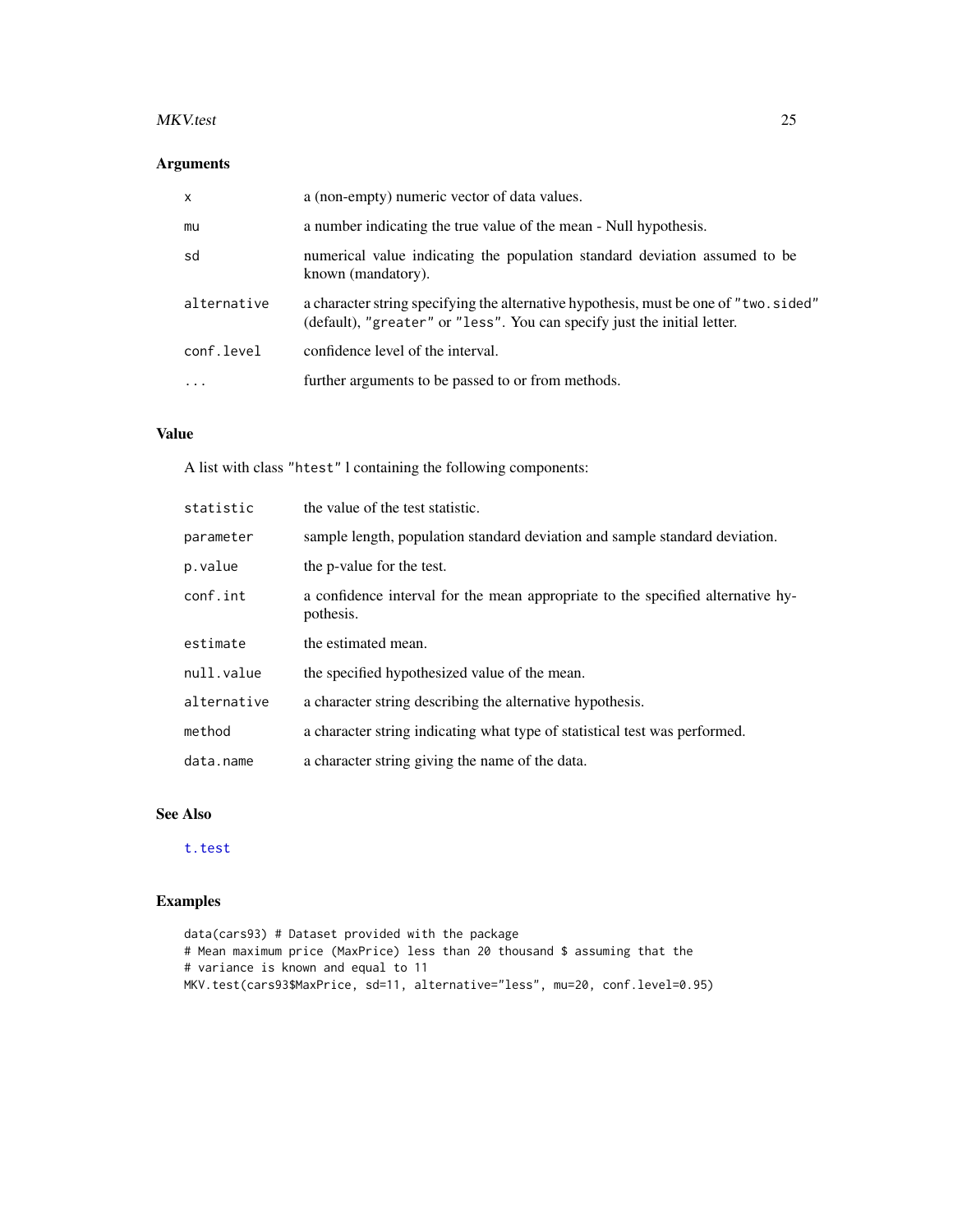<span id="page-25-0"></span>

### Description

This function plot regions in probability mass or density functions.

### Usage

```
plotRegions(D, add = FALSE, regions = NULL, col = "gray", legend = TRUE,
        legend.pos = "topright", to.draw.arg = 1, verticals = FALSE, ngrid = 1000,
            cex.points = par("cex"), mfColRow = FALSE, lwd = par("lwd"), ...)
```
### Arguments

D add regions col legend legend.pos to.draw.arg verticals ngrid cex.points mfColRow lwd ...

### Value

invisible

### See Also

[plot](#page-0-0)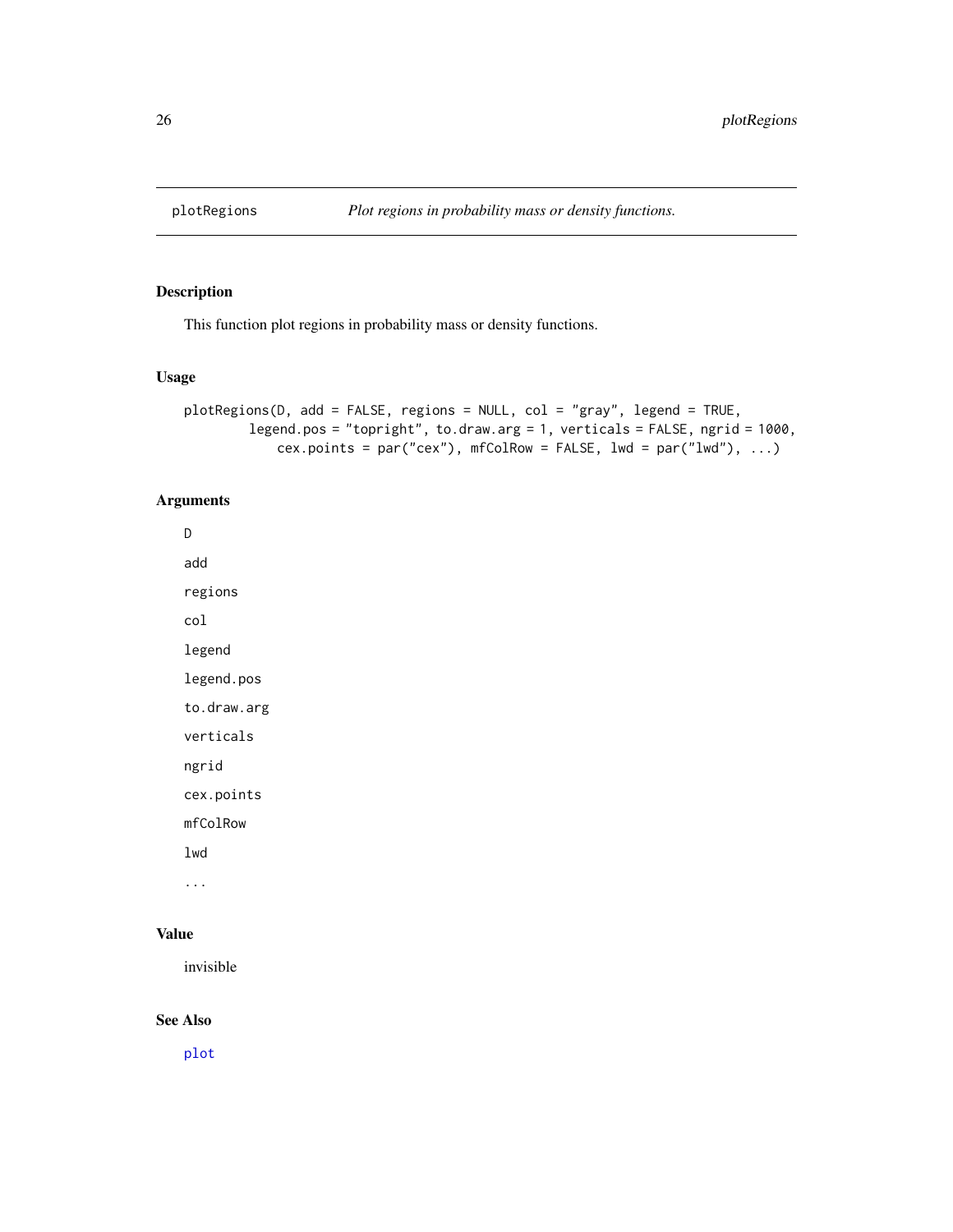### plotRegions 27

#### Examples

{

```
##---- Should be DIRECTLY executable !! ----
##-- ==> Define data, use random,
##--or do help(data=index) for the standard data sets.
## The function is currently defined as
function (D, add = FALSE, regions = NULL, col = "gray", legend = TRUE,
    legend.pos = "topright", to.draw.arg = 1, verticals = FALSE,
   ngrid = 1000, cex.points = par("cex"), mfColRow = FALSE,
   lwd = par("lwd"), ...)
   dots \leq match.call(call = sys.call(0), expand.dots = FALSE)$...
   if (!is.null(dots[["panel.first"]])) {
       pF <- .panel.mingle(dots, "panel.first")
    }
   else if (to.draw.arg == 1) {
       pF \leftarrow quote(abline(h = 0, col = "gray")}
   else if (to.draw.arg == 2) {
       pF \leq - quote(abline(h = 0:1, col = "gray"))
    }
   else {
       pF <- NULL
    }
    dots$panel.first <- pF
    if (!add) {
        do.call(plot, c(list(D, to. draw.argv = to. draw.argv, cex.points = cex.points,mfColRow = mfColRow, verticals = verticals), dots)}
   discrete <- is(D, "DiscreteDistribution")
    if (discrete) {
        x <- support(D)
        if (hasArg("xlim")) {
            if (length(xlim) != 2)stop("Wrong length of Argument xlim")
            x \le x (x > xlim[1]) & (x \le x xlim[2])]
        }
        if (!is.null(regions)) {
            col <- rep(col, length = length(regions))
            for (i in 1:length(regions)) {
                region <- regions[[i]]
                which.xs \leq - (x > region[1] & x \leq - region[2])
                xs <- x[which.xs]
                ps \leftarrow d(D)(x)[which.xs]lines(xs, ps, type = "h", col = col[i], lwd = 3 *1wd, \ldots)points(xs, ps, pch = 16, col = col[i], cex = 2 *cex.points, ...)
            }
            if (legend) {
                if (length(unique(col)) > 1) {
                  legend(legend.pos, title = if (length(regions) >
```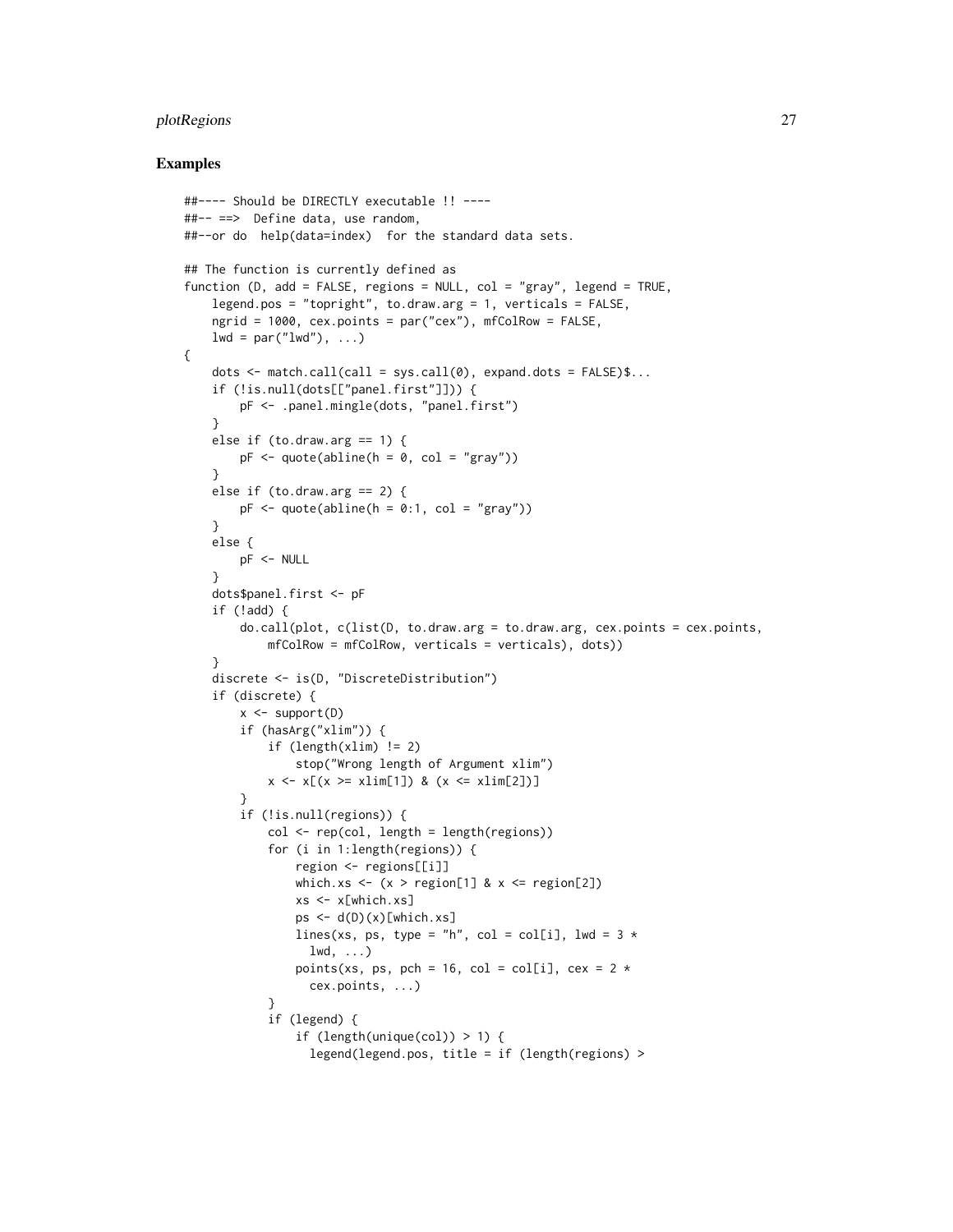```
1)
                 "Regions"
              else "Region", legend = sapply(regions, function(region) {
                 paste(round(region[1], 2), "to", round(region[2],
                   2))
              }), col = col, pch = 15, pt.cex = 2.5, inset = 0.02)
            }
            else {
              legend(legend.pos, title = if (length(regions) >
                 1)
                 "Regions"
              else "Region", legend = sapply(regions, function(region) {
                 paste(round(region[1], 2), "to", round(region[2],
                   2))
              }), inset = 0.02)
            }
        }
    }
}
else {
    lower0 <- getLow(D, eps = getdistrOption("TruncQuantile") *
        2)
    upper0 <- getUp(D, eps = getdistrOption("TruncQuantile") *
        2)
    me < - (distr::q.1(D))(1/2)s \leftarrow (distr::q.1(D))(3/4) - (distr::q.1(D))(1/4)lower1 <- me - 6 * s
    upper1 \leq me + 6 \star s
    lower <- max(lower0, lower1)
    upper <- min(upper0, upper1)
    dist <- upper - lower
    if (hasArg("xlim")) {
        if (length(xlim) != 2)
            stop("Wrong length of Argument xlim")
        x <- seq(xlim[1], xlim[2], length = ngrid)
    }
    else x \leq - seq(from = lower - 0.1 * dist, to = upper +
        0.1 \times dist, length = ngrid)
    if (!is.null(regions)) {
        col <- rep(col, length = length(regions))
        for (i in 1:length(regions)) {
            region <- regions[[i]]
            which.xs <- (x \geq - region[1] & x \leq - region[2])
            xs <- x[which.xs]
            ps < -d(D)(x)[which.xs]xs \leftarrow c(xs[1], xs, xs[length(xs)]ps \leftarrow c(\emptyset, ps, \emptyset)polygon(xs, ps, col = col[i])
        }
        if (legend) {
            if (length(unique(col)) > 1) {
              legend(legend.pos, title = if (length(regions) >
                1)
```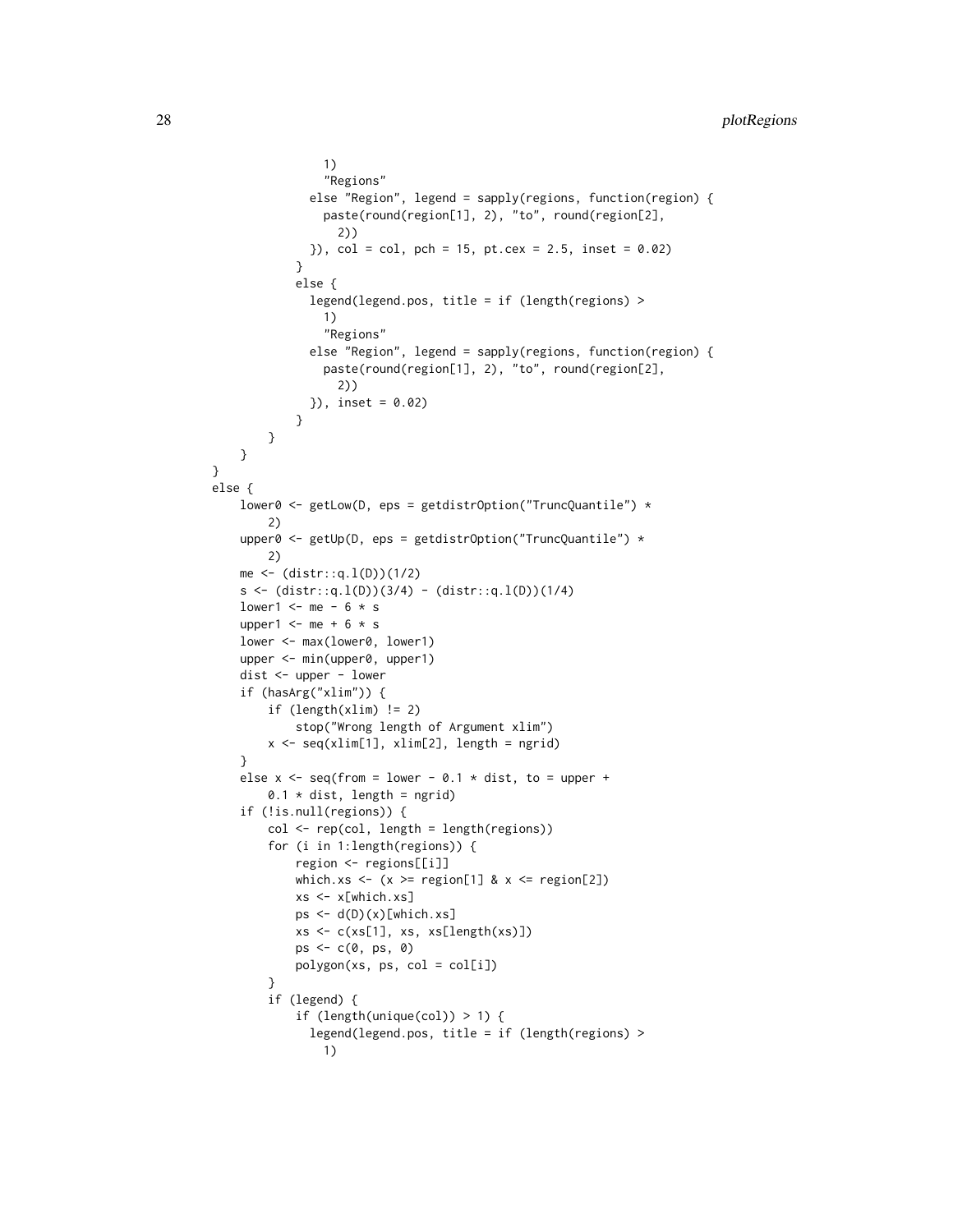```
"Regions"
                else "Region", legend = sapply(regions, function(region) {
                  paste(round(region[1], 2), "to", round(region[2],
                    2))
                }), col = col, pch = 15, pt. cex = 2.5, inset = 0.02)
              }
              else {
                legend(legend.pos, title = if (length(regions) >
                  1)
                  "Regions"
                else "Region", legend = sapply(regions, function(region) {
                  paste(round(region[1], 2), "to", round(region[2],
                    2))
                }), inset = 0.02)
              }
          }
     }
 }
 return(invisible(NULL))
}
```
<span id="page-28-1"></span>priceIndexNum *Price index numbers*

### Description

priceIndexNum computes price indices given data on products over time (prices and quantities)

#### Usage

```
priceIndexNum(x, prodID, pervar, pvar, qvar, base, indexMethod = "laspeyres",
              output = "fixedBase", ...)
```
### Arguments

| $\mathsf{x}$ | Data frame containing, at least, the characteristics (time, location, $\dots$ ), the prod-<br>uct identifiers, the prices and the quantities.                                                                                                                                                        |
|--------------|------------------------------------------------------------------------------------------------------------------------------------------------------------------------------------------------------------------------------------------------------------------------------------------------------|
| prodID       | Character string for the name of the product identifier.                                                                                                                                                                                                                                             |
| pervar       | Character string for the name of the factor variable with the characteristics.                                                                                                                                                                                                                       |
| pvar         | Character string for the name of the price variable.                                                                                                                                                                                                                                                 |
| qvar         | Character string for the name of the quantity variable.                                                                                                                                                                                                                                              |
| base         | Character string for the name of the base characteristic.                                                                                                                                                                                                                                            |
| indexMethod  | Character vector to select the price index method. Tipically price index meth-<br>ods are laspeyres (default), paasche, and fisher, but it can also be use those in<br>function priceIndex from package IndexNumR (dutot, carli, jevons, cswd, har-<br>monic, tornqvist, satovartia, walsh and CES). |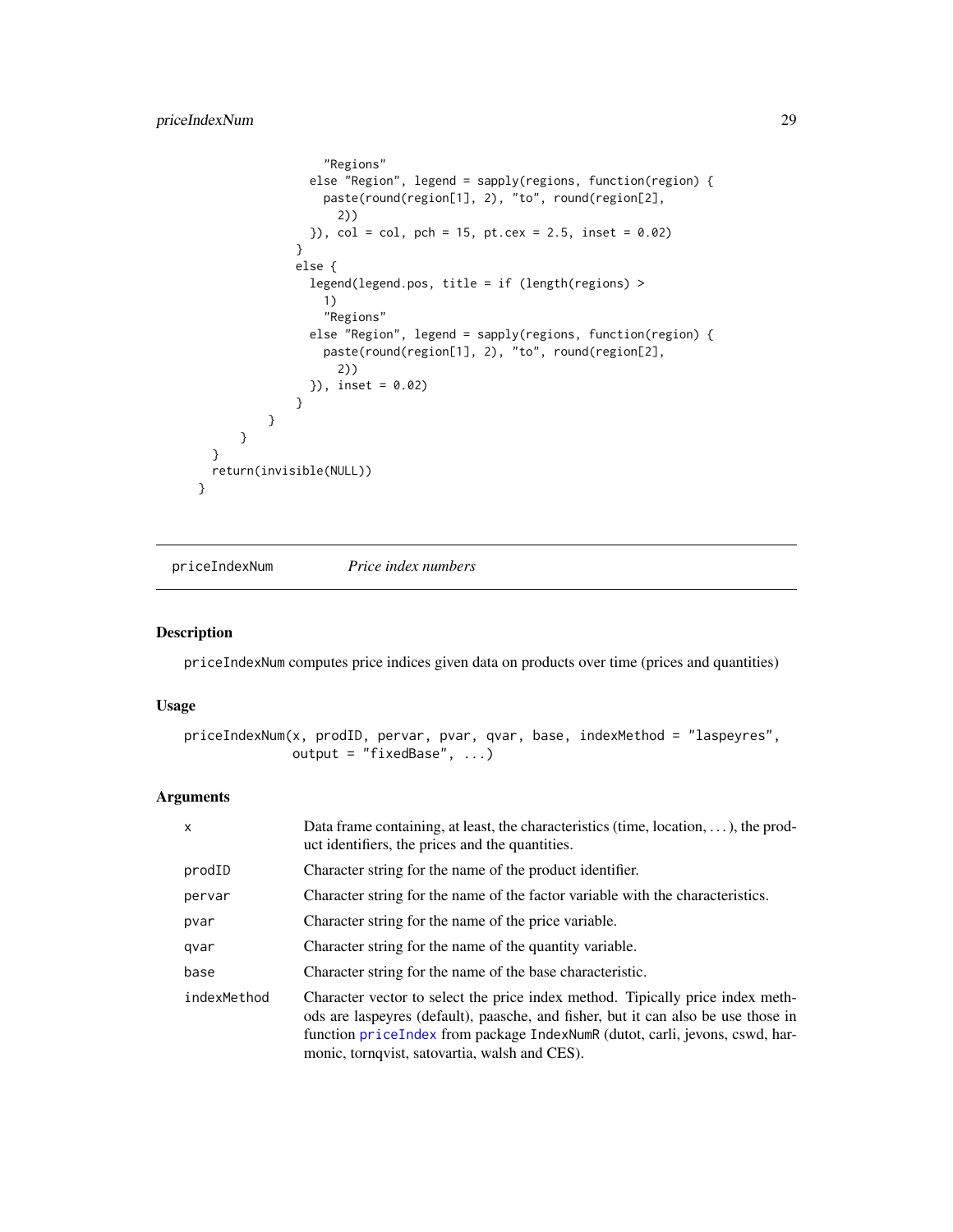<span id="page-29-0"></span>

| output                  | A character string specifying whether a chained (output="chained"), fixed base |
|-------------------------|--------------------------------------------------------------------------------|
|                         | (output="fixedBase") or period-on-period (output="pop") price index numbers    |
|                         | should be returned. Default is fixed base.                                     |
| $\cdot$ $\cdot$ $\cdot$ | Further arguments passed to or from other methods.                             |

### Details

priceIndexNum uses the function [priceIndex](#page-0-0) from package IndexNumR without restricting the argument pervar from being integers starting at period 1 (base) and increasing in increments of 1 period.

#### Value

priceIndexNum returns a data frame with one column with the characteric variable plus as many columns as indexMethod selected:

| period    | The characteristic variable.                      |
|-----------|---------------------------------------------------|
| laspeyres | The price index computed by the Laspeyres method. |
| paasche   | The price index computed by the Paasche method.   |
| fisher    | The price index computed by the Fisher method.    |
|           |                                                   |

#### See Also

[priceIndex](#page-0-0), [Sindex](#page-31-1), [Deflat](#page-18-1), [ComplexIN](#page-15-1).

### Examples

```
library(IndexNumR)
data(Prices, package = "RcmdrPlugin.TeachStat")
priceIndexNum(Prices, prodID = "prodID", pervar = "year", pvar = "price",
              qvar = "quantity", base = "2003",
              indexMethod = c("laspeyres", "paasche", "fisher"))
```
Prices *Data for computing price indices.*

#### Description

Data on the sold quantity and sale price of several products through some years.

It is used as an example for the use of the *Price index* window of the RcmdrPlugin.TeachStat package

#### Usage

data("Prices")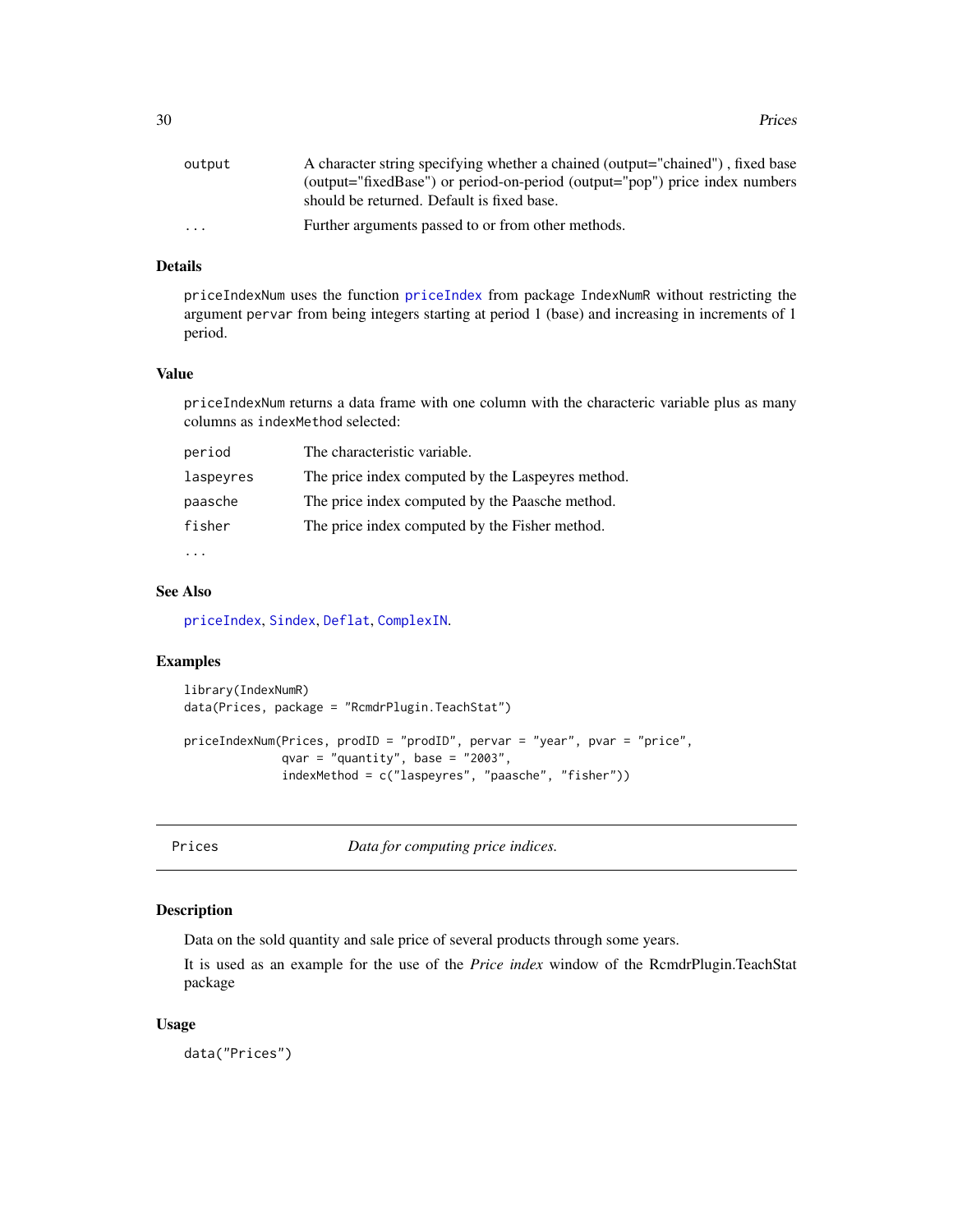### <span id="page-30-0"></span>RandomANOVA 31

### Format

A data frame with 15 observations on the following 4 variables.

year a factor representing the year

prodID a factor with the ID of the products

price the sale price

quantity the sold quantity

### Examples

```
data(Prices)
priceIndexNum (Prices, prodID ="prodID", pervar ="year", pvar="price",
          qvar ="quantity", base="2001", indexMethod =c("laspeyres", "paasche", "fisher"))
```
RandomANOVA *One-Way ANOVA with random effects.*

#### Description

In this menu the user can perform some calculations related to One-Way ANOVA with random effects.

This menu will call the functions for calculating the ANOVA table ([aov](#page-0-0) from package stats) and the estimations of variance components using the maximum likelihood method and the REstricted Maximum Likelihood (REML) method ([lmer](#page-0-0) from package lme4).

randomnessMenu *Randomness test*

### Description

In the "Nonparametric Tests" menu, two new entries are provided to perform the randomness test.

The first "Randomness test for two level factor..." can be used to contrast the randomness of a factor with two levels. This option use the function runs. test from tseries package. For more information see [runs.test](#page-0-0).

The second entry in the menu "Randomness test for numeric variable..." is used to test the randomness of a numerical variable. This option use the function runs.test from randtest package. For more information see [runs.test](#page-0-0).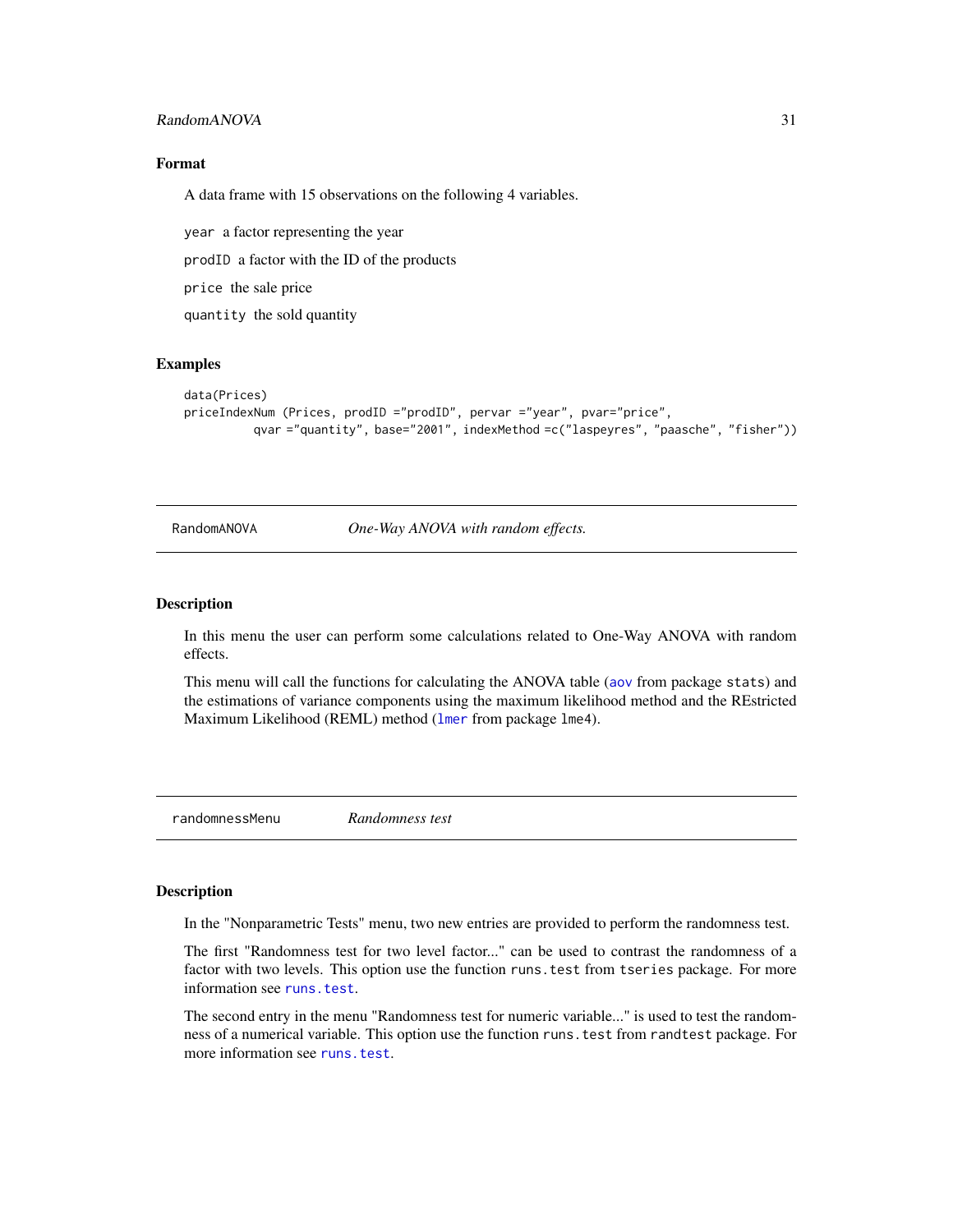#### <span id="page-31-0"></span>Details

Here is an example of "Randomness test for a two level factor..." menu entry.

Load data "AMSsurvey" selecting from Rcmdr menu: "Data" -> "Data in packages" -> "Read data set from an attached package..." then double-click on "car", click on "AMSsurvey" and on "OK". Rcmdr reply with the following command in source pane (R Script)

data(AMSsurvey, package="car")

To make randomness test on variable "sex", select from Rcmdr menu: "Statistics" -> "Nonparametric tests" -> "Randomness test for two level factor..." select "sex" and "OK". Rcmdr reply with the following command in source pane (R Script)

with(AMSsurvey, twolevelfactor.runs.test(sex))

Here is an example of "Randomness test for a numeric variable..." menu entry.

Load data "sweetpotato" selecting from Rcmdr menu: "Data" -> "Data in packages" -> "Read data set from an attached package..." then double-click on "randtests", click on "sweetpotato" and on "OK". Rcmdr reply with the following command in source pane (R Script)

```
data(sweetpotato, package="randtests")
```
sweetpotato <- as.data.frame(sweetpotato)

To make randomness test on variable "yield", select from Rcmdr menu: "Statistics" -> "Nonparametric tests" -> "Randomness test for numeric variable..." select "yield" and "OK". Rcmdr reply with the following command in source pane (R Script)

with(sweetpotato, numeric.runs.test(yield))

### Author(s)

Manuel Munoz-Marquez <manuel.munoz@uca.es>

### See Also

For more information see [Rcmdr-package](#page-0-0).

<span id="page-31-1"></span>

Sindex *Simple index numbers*

### **Description**

Sindex returns a data frame with the index numbers with a given base. An index number measures changes in a varible with respect to a characteristic (time, location,  $\dots$ )

Sindex can also be used for computing the base change of an index number.

### Usage

Sindex(x, pervar, vvar, base)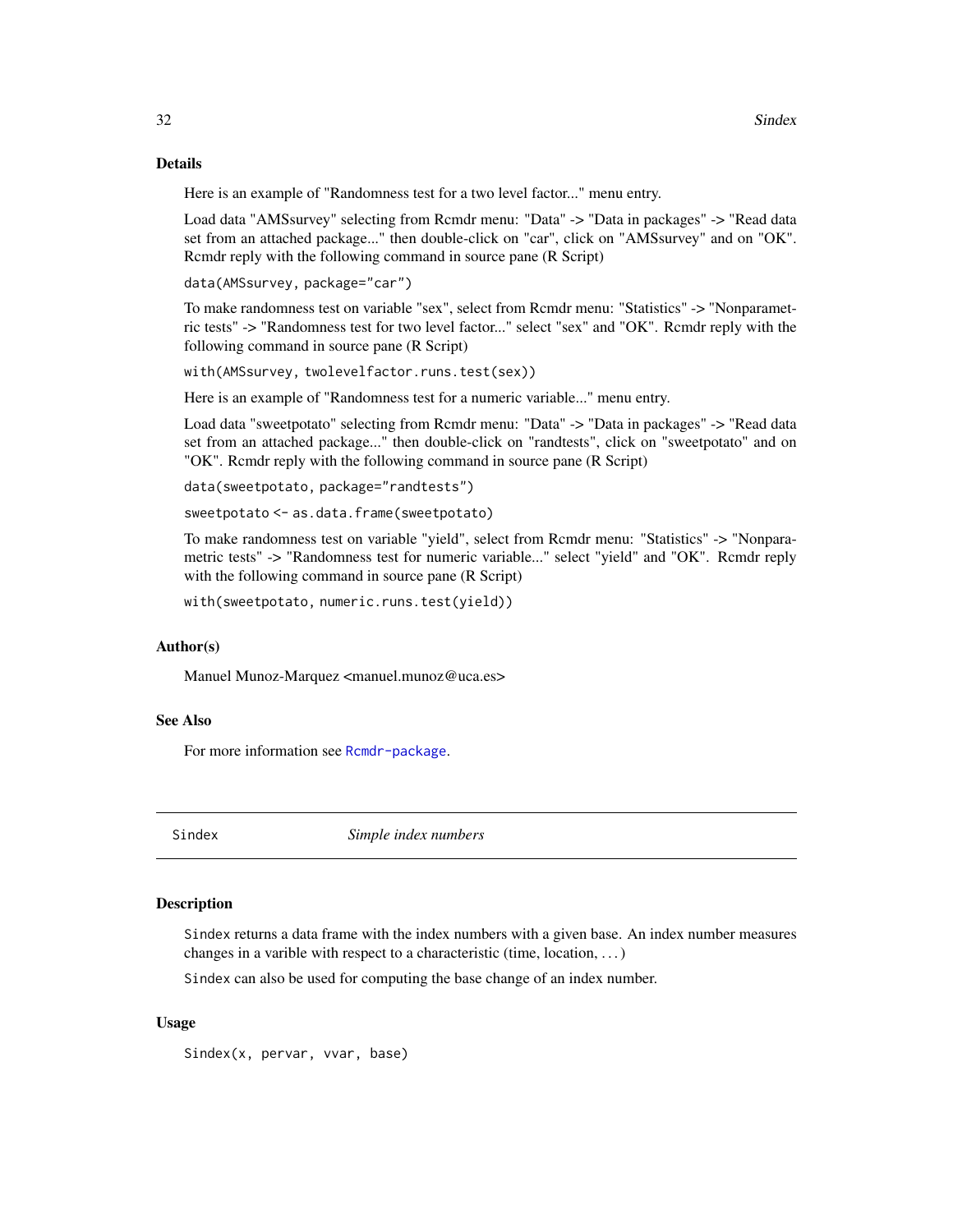#### <span id="page-32-0"></span>Utilities 33

#### **Arguments**

| <b>X</b> | Data frame containing, at least, a factor and a numeric variables.                                                                                                                         |
|----------|--------------------------------------------------------------------------------------------------------------------------------------------------------------------------------------------|
| pervar   | Character string for the name of the factor variable with the characteristics.                                                                                                             |
| vvar     | Character string for the name of the numeric variable for which you want to<br>calculate the index number or representing the index number for which you<br>want to compute a base change. |
| base     | Character string for the name of the base characteristic.                                                                                                                                  |

### Value

Sindex returns a data frame with one column:

index\_base The index number with base base

### See Also

[Deflat](#page-18-1), [ComplexIN](#page-15-1), [priceIndexNum](#page-28-1).

#### Examples

```
data(Depositos, package = "RcmdrPlugin.TeachStat")
Sindex(Depositos, "year", "quantity", "2006")
```

```
Utilities RcmdrPlugin.TeachStat Utility Functions
```
### Description

twoOrMoreLevelFactorsP() returns TRUE if there is at least one factor in the active dataset that has two or more levels.

twoOrMoreLevelFactors() returns the object name of those factors that are active in the dataset that have at least two levels.

listDistrs(class, env) returns the object name of those distributions of class class (see package [distr](#page-0-0)) in the env environment.

DiscreteDistrsP() returns TRUE if there is at least one distribution of class DiscreteDistribution (see [DiscreteDistribution](#page-0-0)).

AbscontDistrsP() returns TRUE if there is at least one distribution of class AbscontDistribution (see [AbscontDistribution](#page-0-0)).

### Usage

```
twoOrMoreLevelFactors()
twoOrMoreLevelFactorsP()
listDistrs(class = "UnivariateDistribution", envir = .GlobalEnv, ...)
DiscreteDistrsP()
AbscontDistrsP()
```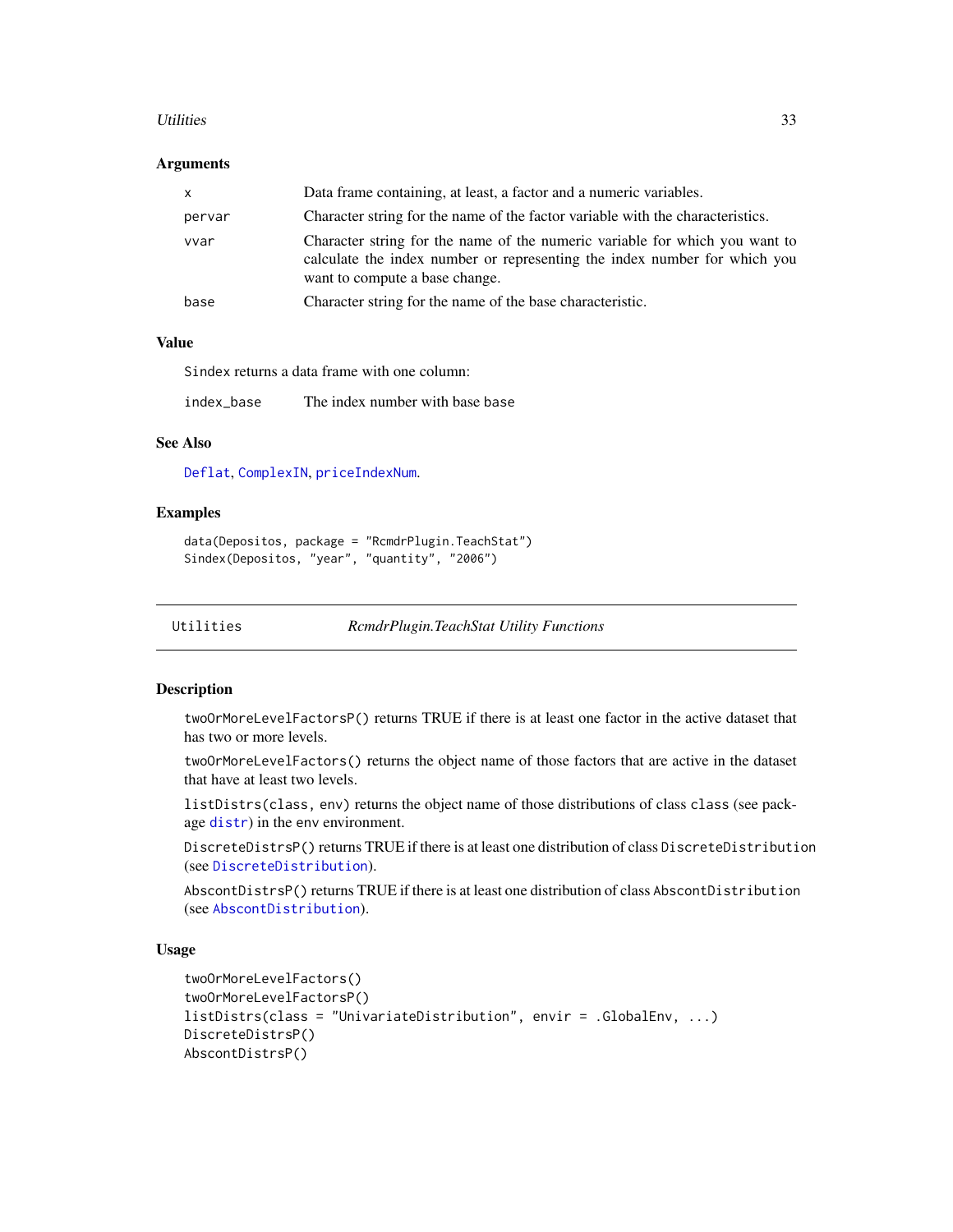### <span id="page-33-0"></span>Arguments

| class    | string with the name of the class to be listed. |
|----------|-------------------------------------------------|
| envir    | string with the name of the environment.        |
| $\cdots$ | further arguments.                              |
|          |                                                 |

<span id="page-33-1"></span>

| VKM.test | Chi-square test for the variance of a Normal variable with known pop- |
|----------|-----------------------------------------------------------------------|
|          | ulation mean.                                                         |

### Description

Under the assumption that the data come from a Normal distribution, it performs the hypothesis testing and the confidence interval for the variance with known population mean.

### Usage

```
VKM.test(x, sigma = 1, sigmasq = sigma^2, mu,
         alternative = c("two.sided", "less", "greater"), conf.level = 0.95,
         ...)
```
### Arguments

| X                       | a (non-empty) numeric vector of data values.                                                                                                                      |
|-------------------------|-------------------------------------------------------------------------------------------------------------------------------------------------------------------|
| sigma                   | a number indicating the true value of the population standar deviation - Null<br>hypothesis.                                                                      |
| sigmasq                 | control argument.                                                                                                                                                 |
| mu                      | numerical value indicating the population mean assumed to be known (manda-<br>tory).                                                                              |
| alternative             | a character string specifying the alternative hypothesis, must be one of "two. sided"<br>(default), "greater" or "less". You can specify just the initial letter. |
| conf.level              | confidence level of the interval.                                                                                                                                 |
| $\cdot$ $\cdot$ $\cdot$ | further arguments to be passed to or from methods.                                                                                                                |

### Value

A list with class "htest" containing the following components:

| statistic | the value of the crest statistic.                                                                                    |
|-----------|----------------------------------------------------------------------------------------------------------------------|
| parameter | the degrees of freedom for the test statistic.                                                                       |
| p.value   | the p-value for the test.                                                                                            |
| conf.int  | confidence interval for variance with known population mean associated with<br>the specified alternative hypothesis. |
| estimate  | the estimated variance.                                                                                              |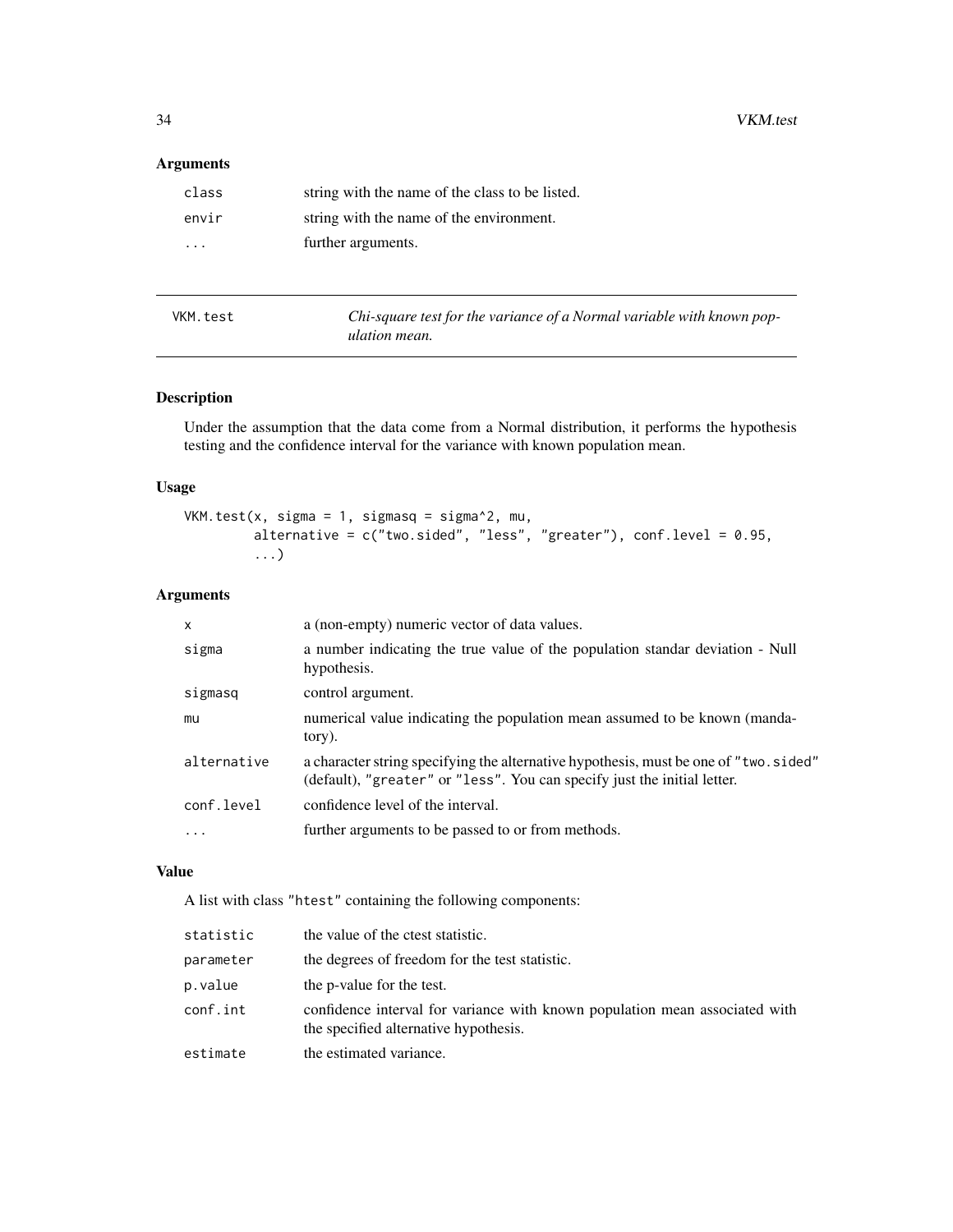#### <span id="page-34-0"></span>VUM.test 35

| null.value  | the specified hypothesized value of the variance.                          |
|-------------|----------------------------------------------------------------------------|
| alternative | a character string describing the alternative hypothesis.                  |
| method      | a character string indicating what type of statistical test was performed. |
| data.name   | a character string giving the name of the data.                            |

### See Also

[VUM.test](#page-34-1) , [var.test](#page-0-0)

### Examples

```
data(cars93) # Dataset provided with the package
# Variance of the maximum price (MaxPrice) assuming that the population mean
# price is known and equal to 22
VKM.test(cars93$MaxPrice, alternative="two.sided", sigma=11, mu=22, conf.level=0.95)
```
<span id="page-34-1"></span>

| VUM.test | Chi-square test for the variance of a Normal variable with unknown |
|----------|--------------------------------------------------------------------|
|          | <i>population mean.</i>                                            |

### Description

Under the assumption that the data come from a Normal distribution, it performs the hypothesis testing and the confidence interval for the variance with unknown population mean.

### Usage

```
VUM.test(x, sigma = 1, sigmasq = sigma^2,
         alternative = c("two.sided", "less", "greater"), conf. level = 0.95,...)
```
### Arguments

| $\mathsf{x}$ | a (non-empty) numeric vector of data values.                                                                                                           |
|--------------|--------------------------------------------------------------------------------------------------------------------------------------------------------|
| sigma        | a number indicating the true value of the population standar deviation - Null<br>hypothesis.                                                           |
| sigmasq      | control argument.                                                                                                                                      |
| alternative  | a character string specifying the alternative hypothesis, must be one of "two. sided",<br>"greater" o "less". You can specify just the initial letter. |
| conf.level   | confidence level of the interval.                                                                                                                      |
| .            | further arguments to be passed to or from methods.                                                                                                     |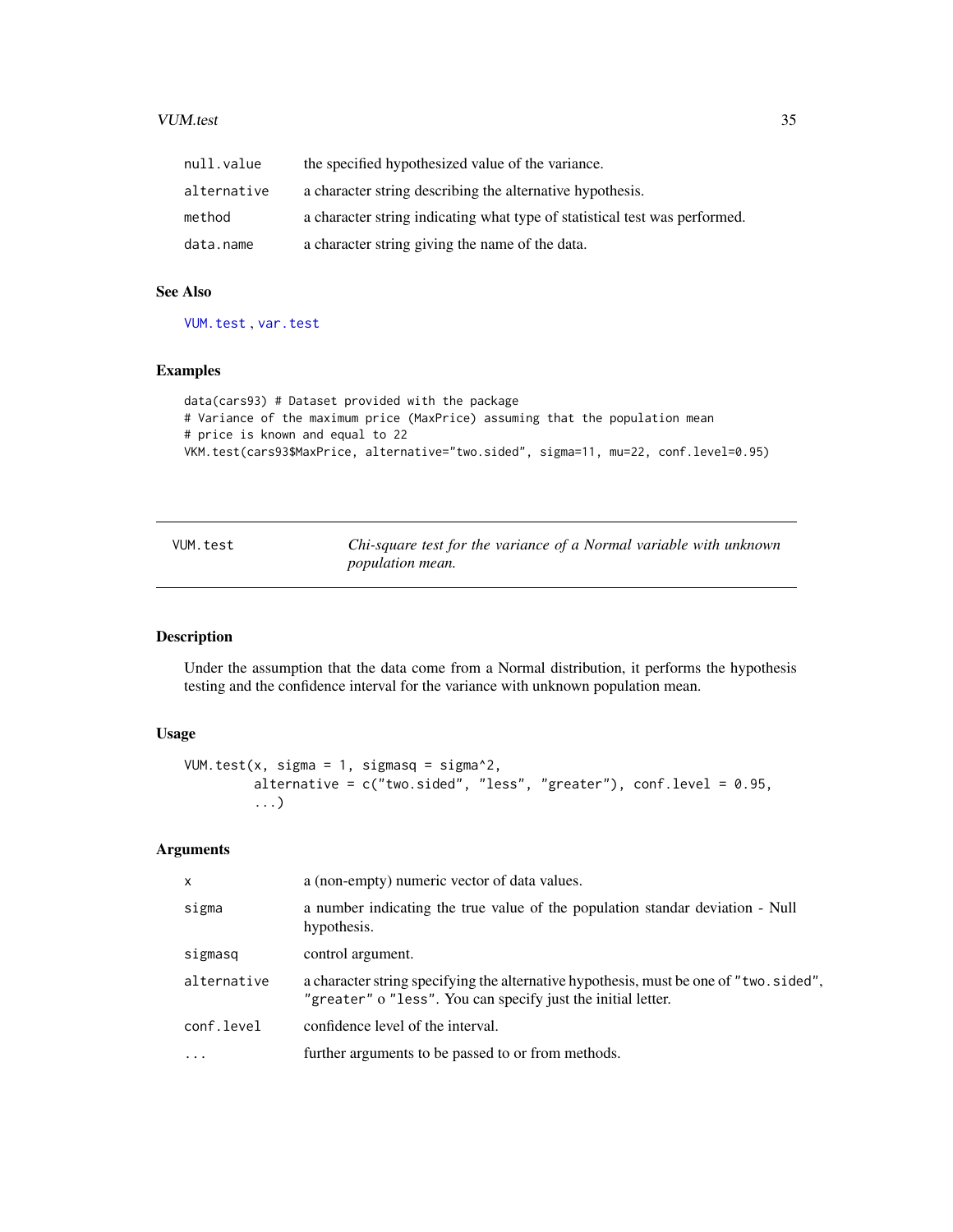A list with class "htest" containing the following components:

| statistic   | the value of the test statistic                                                                                        |
|-------------|------------------------------------------------------------------------------------------------------------------------|
| parameter   | the degrees of freedom for the test statistic                                                                          |
| p.value     | the p-value for the test.                                                                                              |
| conf.int    | confidence interval for variance with unknown population mean associated with<br>the specified alternative hypothesis. |
| estimate    | vthe estimated variance.                                                                                               |
| null.value  | the specified hypothesized value of the variance.                                                                      |
| alternative | a character string describing the alternative hypothesis.                                                              |
| method      | a character string indicating what type of statistical test was performed.                                             |
| data.name   | a character string giving the name of the data.                                                                        |

#### See Also

[VKM.test](#page-33-1) , [var.test](#page-0-0)

#### Examples

```
data(cars93) # Dataset provided with the package
# Variance of the maximum price (MaxPrice) assuming that the population mean
# price is unknown
VUM.test(cars93$MaxPrice, alternative="two.sided", sigma=11, conf.level=0.95)
```
W.numSummary *Summary statistics for weighted variables*

### Description

W.numSummary gives the main statistical summary for weighted variables (mean, standard deviation, coefficient of variation, skewness, kurtosis and quantiles). It also allows the partition of the data by a factor variable.

### Usage

```
W.numSummary(data,
             statistics = c("mean", "sd", "se(mean)", "IQR",
            "quantiles", "cv", "skewness", "kurtosis"),type = c("2", "1", "3"),
             quantiles = c(0, 0.25, 0.5, 0.75, 1), groups = NULL, weights)
```
<span id="page-35-0"></span>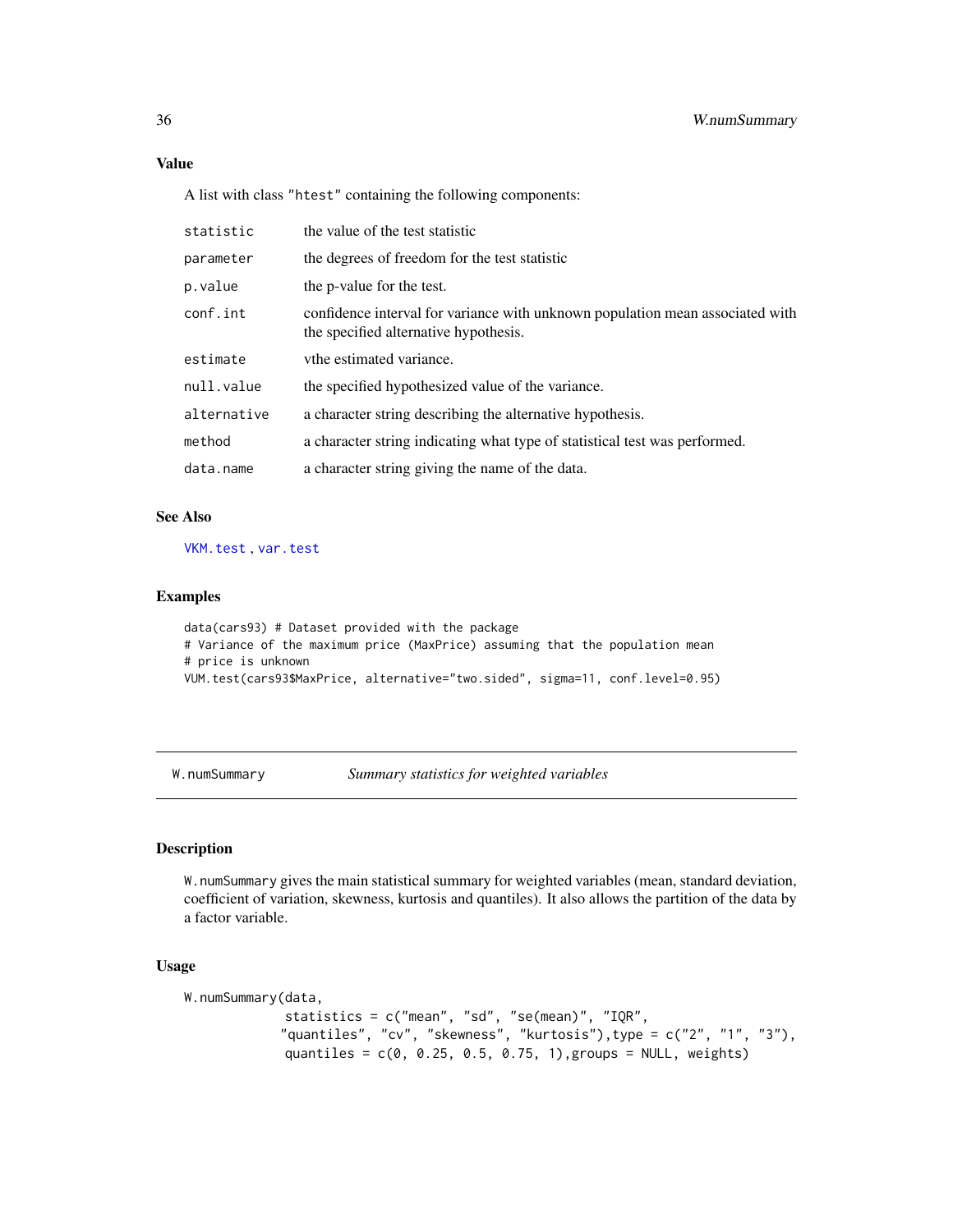### <span id="page-36-0"></span>W.numSummary 37

#### **Arguments**

| data       | data. frame with the variables.                                                                                                                                               |
|------------|-------------------------------------------------------------------------------------------------------------------------------------------------------------------------------|
| statistics | any of "mean", "sd", "se(mean)", "quantiles", "cv" (coefficient of varia-<br>tion - sd/mean), "skewness" or "kurtosis"; defaulting to c("mean", "sd",<br>"quantiles", "IOR"). |
| type       | definition to use in computing skewness and kurtosis; see the skewness and<br>kurtosis functions in the e1071 package. The default is "2".                                    |
| quantiles  | quantiles to report; by default is $c(0, 0.25, 0.5, 0.75, 1)$ .                                                                                                               |
| groups     | optional variable, typically a factor, to be used to partition the data. By deafault<br>is NULL.                                                                              |
| weights    | numeric vector of weights. Zero values are allowed.                                                                                                                           |

#### Details

W.numSummary performs a descriptive analisys of quantitative variables weighted (or not) by a numeric variable which determines the importance of each subject in the data frame. Optionally it allows the partition of the data by a factor variable (groups).

Note that, unlike the [numSummary](#page-0-0) function, the sample standard deviation is calculated instead of the sample standard quasideviation.

### Value

An object with class "numSummary".

### See Also

[numSummary](#page-0-0), [skewness](#page-0-0), [kurtosis](#page-0-0).

#### Examples

data(cars93)

```
# no weighted
```

```
W.numSummary(data=cars93[,c("CityMPG")], statistics =c("mean", "sd", "IQR", "quantiles"),
   quantiles = c(0,0.25,0.5,0.75,1), weights=NULL, groups=NULL)
# weighted
W.numSummary(data=cars93[,c("CityMPG")], statistics =c("mean", "sd", "IQR", "quantiles"),
   quantiles = c(0,0.25,0.5,0.75,1), weights=cars93$FuelCapacity, groups=NULL)
# no weighted
W.numSummary(data=cars93[,c("CityMPG")], statistics =c("mean", "sd", "IQR", "quantiles"),
   quantiles = c(0, 0.25, 0.5, 0.75, 1), weights=NULL, groups=cars93$Manual)
# weighted
bb <- W.numSummary(data=cars93[,c("CityMPG")], statistics =c("mean", "sd", "IQR", "quantiles"),
   quantiles = c(0,0.25,0.5,0.75,1), weights=cars93$FuelCapacity, groups=cars93$Manual)
bb
str(bb)
```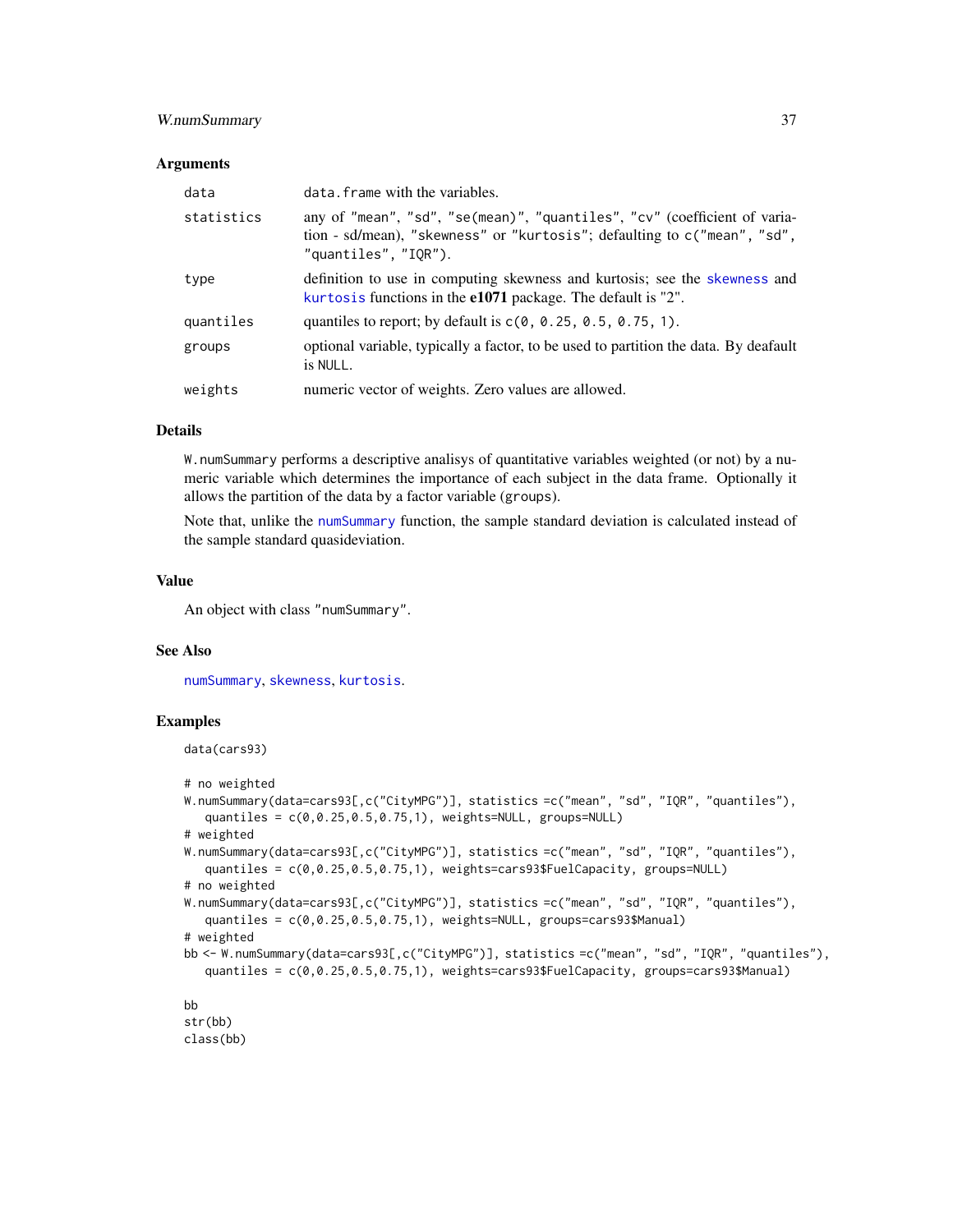# <span id="page-37-0"></span>**Index**

```
∗ datasets
    Agrupadas, 3
    cars93, 13
    Depositos, 20
    Prices, 30
∗ package
    randomnessMenu, 31
    RcmdrPlugin.TeachStat-package, 2
AbscontDistribution, 33
AbscontDistrsP (Utilities), 33
Agrupadas, 3
aov, 4, 5, 31
aovreml, 4, 5
aovremm, 4, 5
BCindexnumbers (IndexNumbers), 22
calcular_frecuencia, 12
calcularResumenDatosTabulados, 6
calcularResumenVariablesContinuas, 8
calcularResumenVariablesDiscretas, 10
cars93, 13
characRV, 14
Cindexnumbers (IndexNumbers), 22
ComplexIN, 16, 19, 22, 30, 33
contrasteHipotesisMedia
        (intervaloConfianzaMedia), 23
contrasteHipotesisMediasIndependientes
        (intervaloConfianzaMediasIndependientes),
        23contrasteHipotesisVarianza
        (intervaloConfianzaVarianza),
        23ConvertVariables, 17
Cprop.test, 17
cumsum, 12
cut, 7, 9, 11
Deflat, 17, 19, 22, 30, 33
                                                 E, 15
                                                 IQR, 15
```

```
Deflation (IndexNumbers), 22
Depositos, 20
DgenericDistrDefine (distrDefine), 21
DiscreteDistribution, 33
DiscreteDistrsP (Utilities), 33
distr, 33
distrDefine, 21
DMKV.test, 21, 23
```
genericDistrDefine *(*distrDefine*)*, [21](#page-20-0)

hist, *[9](#page-8-0)*, *[11](#page-10-0)*

```
IndexNumbers, 22
intervaloConfianzaMedia, 23
intervaloConfianzaMediasIndependientes,
        23
intervaloConfianzaVarianza, 23
```

```
kurtosis, 15, 37
```

```
listDistrs (Utilities), 33
listTypesVariables, 24
lmer, 4, 5, 31
```

```
median, 15
MKV.test, 23, 24
names, 24
```
numeric.runs.test *(*randomnessMenu*)*, [31](#page-30-0) numSummary, *[9](#page-8-0)*, *[37](#page-36-0)*

oneWayAnovaRE *(*RandomANOVA*)*, [31](#page-30-0)

```
Pindexnumbers (IndexNumbers), 22
plot, 26
plotRegions, 26
priceIndex, 29, 30
```